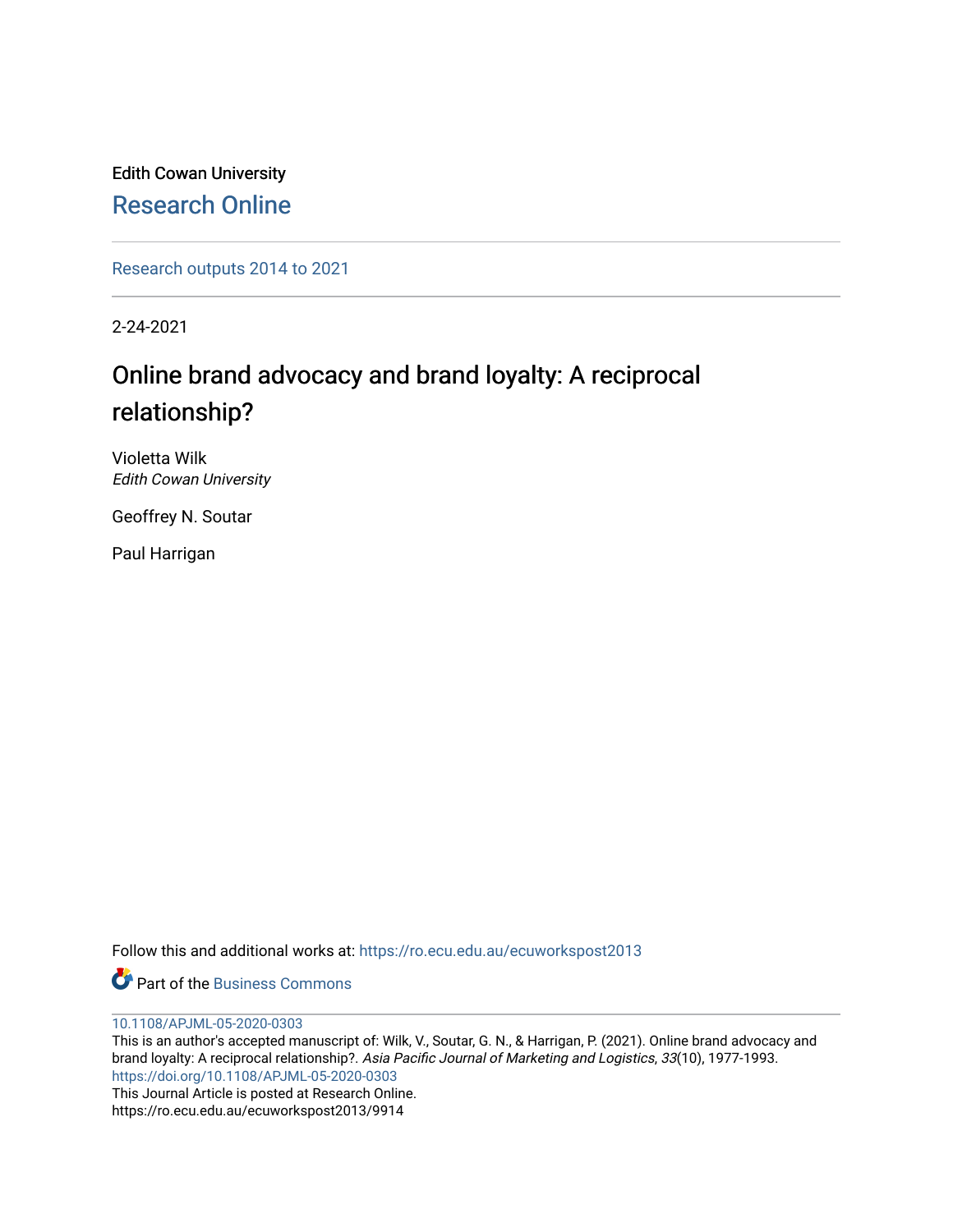This author accepted manuscript is deposited under a Creative Commons Attribution Non-commercial 4.0 International [\(CC BY-NC\)](http://creativecommons.org/licenses/by-nc/4.0/) licence. This means that anyone may distribute, adapt, and build upon the work for non-commercial purposes, subject to full attribution. If you wish to use this manuscript for commercial purposes, please contact permissions@emerald.com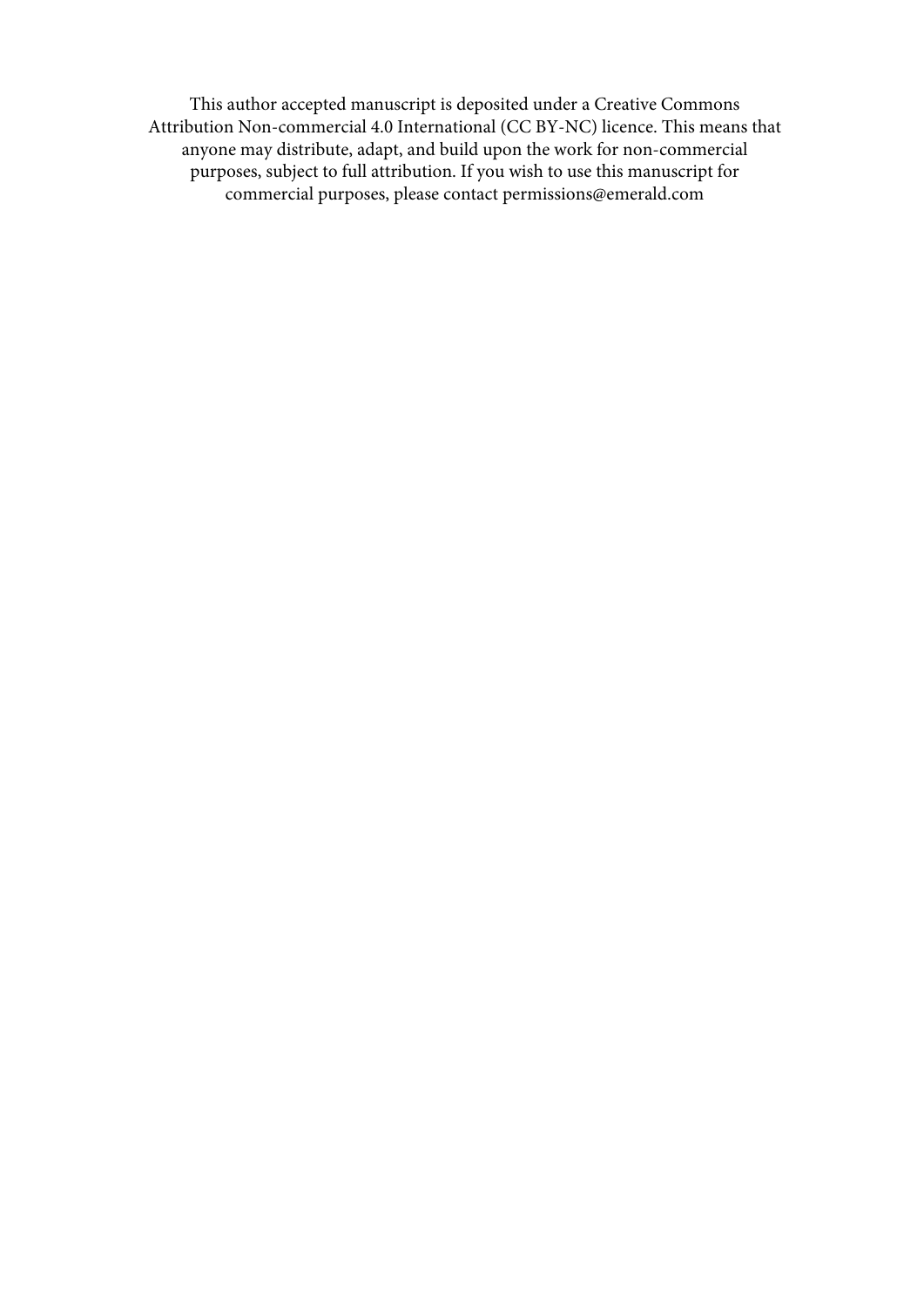# **Online Brand Advocacy and Brand Loyalty: A reciprocal relationship?**

# **Abstract**

**Purpose**: The study's aim was to increase our understanding of the Online Brand Advocacy (OBA) and brand loyalty relationship through a Social Identity Theory lens.

**Design/ methodology/ approach**: An online survey was used to obtain the needed data and the relationships of interest were examined using a Partial Least Squares Structural Equation Modelling approach.

**Findings**: Brand loyalty and consumer-brand identification were found to be predictors of OBA, while OBA impacted on purchase intent. Additionally, a strong reciprocal relationship was found between OBA and brand loyalty, which has not been reported in prior studies.

**Research implications**: This study highlighted OBA's complexity. It suggested OBA is not only an outcome of a consumer-brand relationship but also that OBA plays a key role in the development of such relationships. A consumer's identification with a brand fosters brand loyalty and purchase intent through the giving of OBA.

**Practical implications**: The more consumers vocalise their brand relationships through OBA, the more they strengthen their relationship with brands. The inclusion of OBA management in brand and marketing strategies should enable organisations to foster opportunities for online consumer-brand interactions that strengthen consumer-brand relationships.

**Originality/ value**: Firstly, unlike previous studies that have used makeshift scales to measure OBA, we used a recently developed OBA scale. Secondly, the important reciprocal relationship between OBA and brand loyalty, which has significant implications, has not been reported in prior research.

**Keywords:** Online Brand Advocacy, brand loyalty, consumer brand identification**.**

**Paper type:** Empirical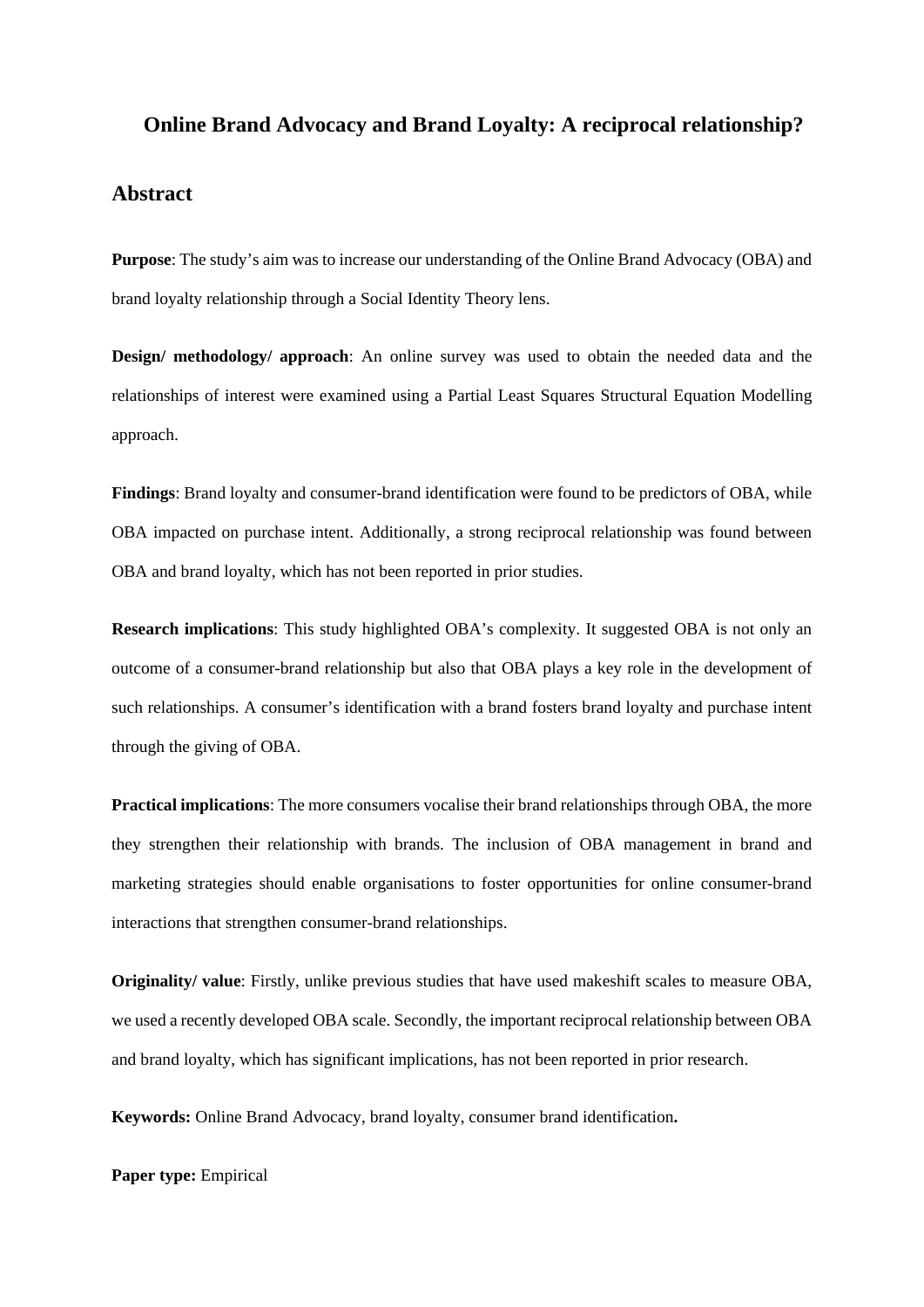# **Online Brand Advocacy and Brand Loyalty: A reciprocal relationship?**

# **Introduction**

Online brand advocacy (OBA) is *'strong, influential, purposeful and non-incentivised, online representation of a brand and that brand's best interest by a brand-experienced customer (either past or current), which includes 'standing up for' and speaking on behalf of the brand'* (Wilk, Soutar and Harrigan, 2019, p. 419). It can be seen in a consumer posting on Instagram about a newly built 'Illager Raid' Lego set, giving insights into the intrinsic nature of the build by comparing it to other Lego sets built before and saying they are looking forward to the next episode of Lego Masters. OBA can also be seen in a Facebook post by Celeste Barber (an Australian comedian), who during the 2019-2020 Australian Bushfires disaster, set up a Facebook fundraising campaign for the New South Wales Rural Fire Service and Brigades (https://www.rfs.nsw.gov.au/), raising over \$51 million for the firefighters who fought near her family's rural property. OBA is also apparent in a new mum who experienced many sleepless nights when trying different brands of formula, finally sharing on an online parents' community that she had found a 'miracle potion'.

Consumers' demand for convenience, an increasing internet and mobile device uptake and the current global COVID-19 pandemic have all contributed to the development of a multi-trillion dollar global internet marketplace. Consumers are now shopping at every moment throughout each day, everywhere and anywhere and through many touchpoints (Ibis World, 2020). Sixty seven percent of the world's population has a mobile phone and 60% have access to the internet, which las led communication to become increasingly becoming digital (Hootsuite WeAreSocial Report, October 2020). According to Forbes (Bakhtiari, 2020, online), "the explosion of social media and digital devices in the 21st century has reversed the balance of power." It is now consumers, not brands, which drive the brand narrative online. While only 20% of online consumers trust online advertisements, 92% trust online brand advocates and 75% rely on consumer driven online brand advocacy when making purchase decisions (Influencer Marketing Hub, 2020; Hootsuite, 2017). Consequently, OBA is now very powerful and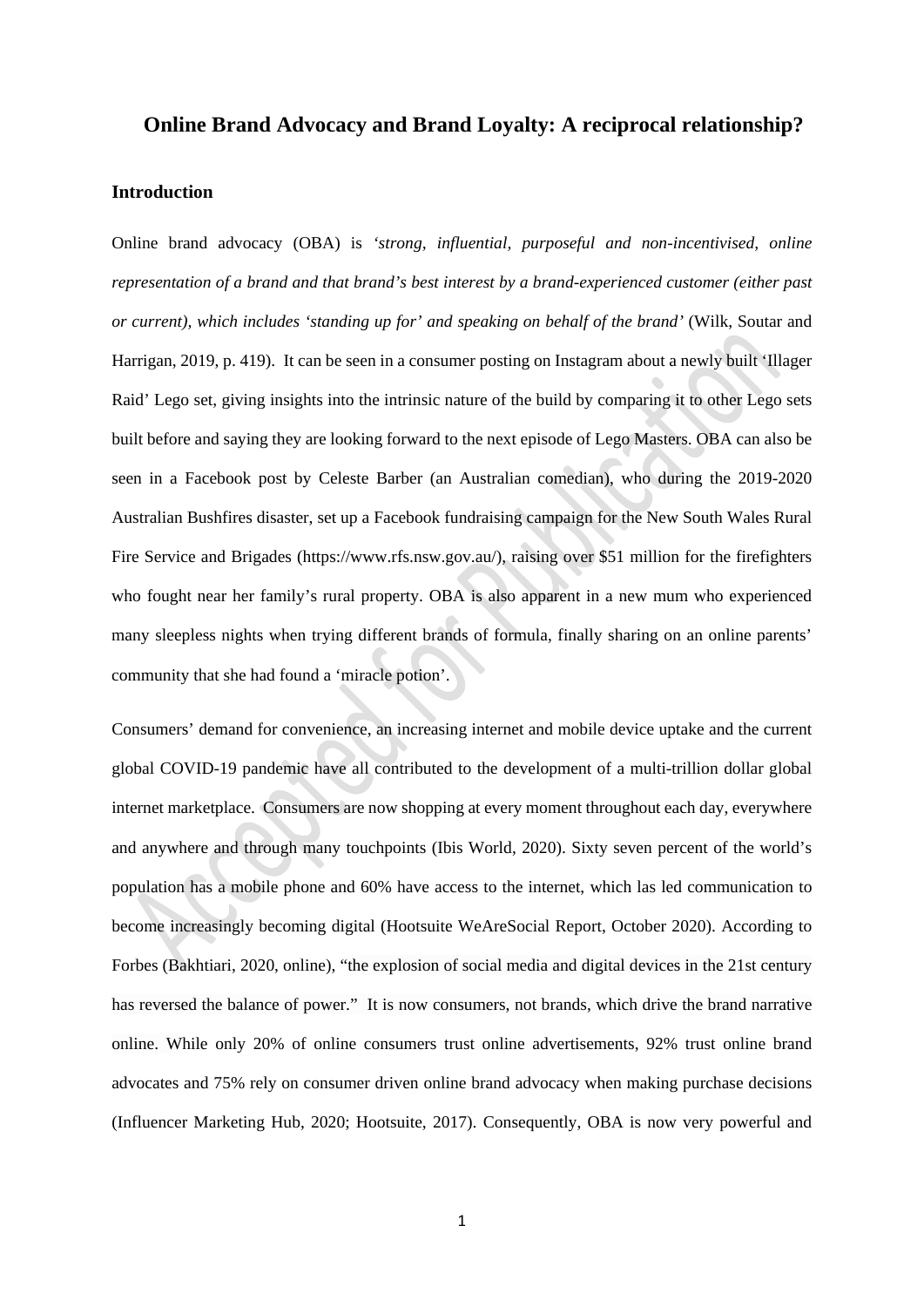influential in communicating brand-related information; necessitating a better understanding of the construct.

OBA is different from offline brand advocacy in several ways, as the online context alters brand advocacy's foundations. First, unlike offline brand advocacy, which is typically measured with one or two recommendation items, OBA is multidimensional, having cognitive, affective and virtual visual cues dimensions (Wilk *et al.*, 2018a). Second, OBA has unique online communication aspects (virtual positive expression cues) not found in offline brand advocacy (Wilk *et al.*, 2019). Third, as with most online communication, OBA is highly visible, has unlimited global reach and is permanent (Wilk *et al.*, 2019), whereas offline brand advocacy generally takes place at a specific time (e.g. a face-to-face or a phone conversation) and is directed at one or, at most, a small number, of potential customers (Wilk *et al.*, 2019). Fourth, unlike offline brand advocacy, OBA uses virtual visual expressions (emoticons, emojis, capital lettering and exclamation marks) that enhance the expression of emotion (Riordan, 2017). Fifth, OBA occurs organically in the online environment and is convenient to giver and receiver. Prosumers, who are highly connected and active online, give OBA when networking and socialising (Lawer and Knox, 2006).

Thus, OBA is convenient to give. Similarly, prospective customer searching for brand information receive OBA at any time and on any digital device through multiple digital touchpoints (Tuten and Solomon, 2018). Thus, OBA is convenient to receive. Further, OBA can be received and acted on almost simultaneously, as it often includes selfies with brands, URLs links and material that enables recipients to "verify the information at a click of a button, click through to a brand website and order the advocated brand within seconds of exposure to OBA" (Wilk *et al.*, 2019, p. 417).

Not surprisingly, major brands are trying to nurture OBA. For example, Starbucks' regular #redcupcontest [\(https://www.instagram.com/explore/tags/redcupcontest\)](https://www.instagram.com/explore/tags/redcupcontest) enables consumers to share selfies with their red cups of coffee, creating buzz around the brand and fostering OBA. Further, Harley Davidson Owners Group online community [\(https://www.harley-davidson.com/au/en/owners/](https://www.harley-davidson.com/au/en/owners/%20hog.html)  [hog.html\)](https://www.harley-davidson.com/au/en/owners/%20hog.html) and Huggies online community [\(https://www.huggies.com\)](https://www.huggies.com/) have created social identities for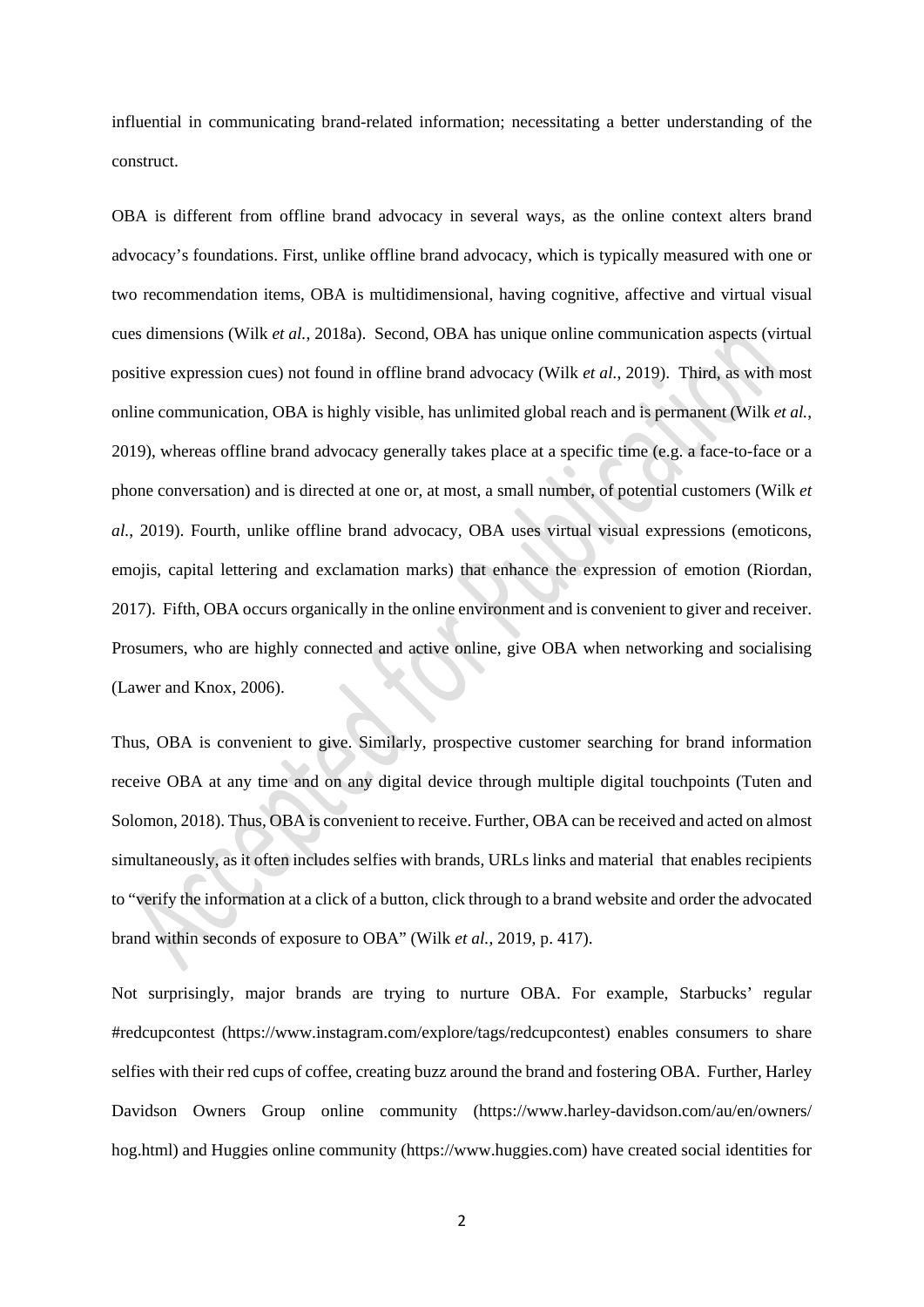their customers, reinforcing consumer-brand identification and instilling a sense of belonging and loyalty. Both brands' online communities are a treasure trove of online spokespeople who give OBA in their online exchanges with each other and prospective customers. Successful companies give their consumers opportunities to be online brand advocates, as they influence prospective consumers, who validate brand-relevant information with brand-experienced online contacts before purchase (Lawer and Knox, 2006). However, there has been little research into OBA, which led to the present study that is discussed in subsequent sections after a review of relevant prior research.

#### **Literature Review**

# *Online Brand Advocacy*

Brand advocacy has long been seen as a holy-grail of marketing. Prior research has linked such advocacy to consumer-brand identification (Stokburger-Sauer *et al.*, 2012), satisfaction (Liang and Zhang, 2012), brand loyalty (Munnukka *et al.*, 2014) and purchase intent (Bagozzi and Dholakia, 2006), suggesting its importance. It occurs when customers spend time and effort to recommend, promote or support a brand (Stokburger-Sauer *et al.*, 2012) and is a 'discretionary activity' or 'extra-role behaviour' (Van Doorn *et al.*, 2010; Melancon *et al.*, 2011).

OBA is made possible by social media, which has revolutionised marketing, creating an increasingly connected world, in which user generated content (UGC) and online consumer-to-consumer (C2C) communications foster rich brand-related exchanges that influence behaviour (Adjei *et al.*, 2010; Keylock and Faulds, 2012). Consequently, there has been a shift in marketplace power dynamics, with consumers now having more power (Kotler *et al.*, 2017), as today's social media environment is largely consumer controlled (Hoffman and Fodor, 2010). Consumers use networking, socialising and communication opportunities on digital platforms, such as online communities, networking sites, blogging sites and online shopping sites, to create brand-related UGC (Hoffman and Fodor, 2010) that consumers value, as they prefer to learn about brands from experienced consumers, as such content is relatable and helps them make informed decisions (Urban, 2005). Consequently, the power to create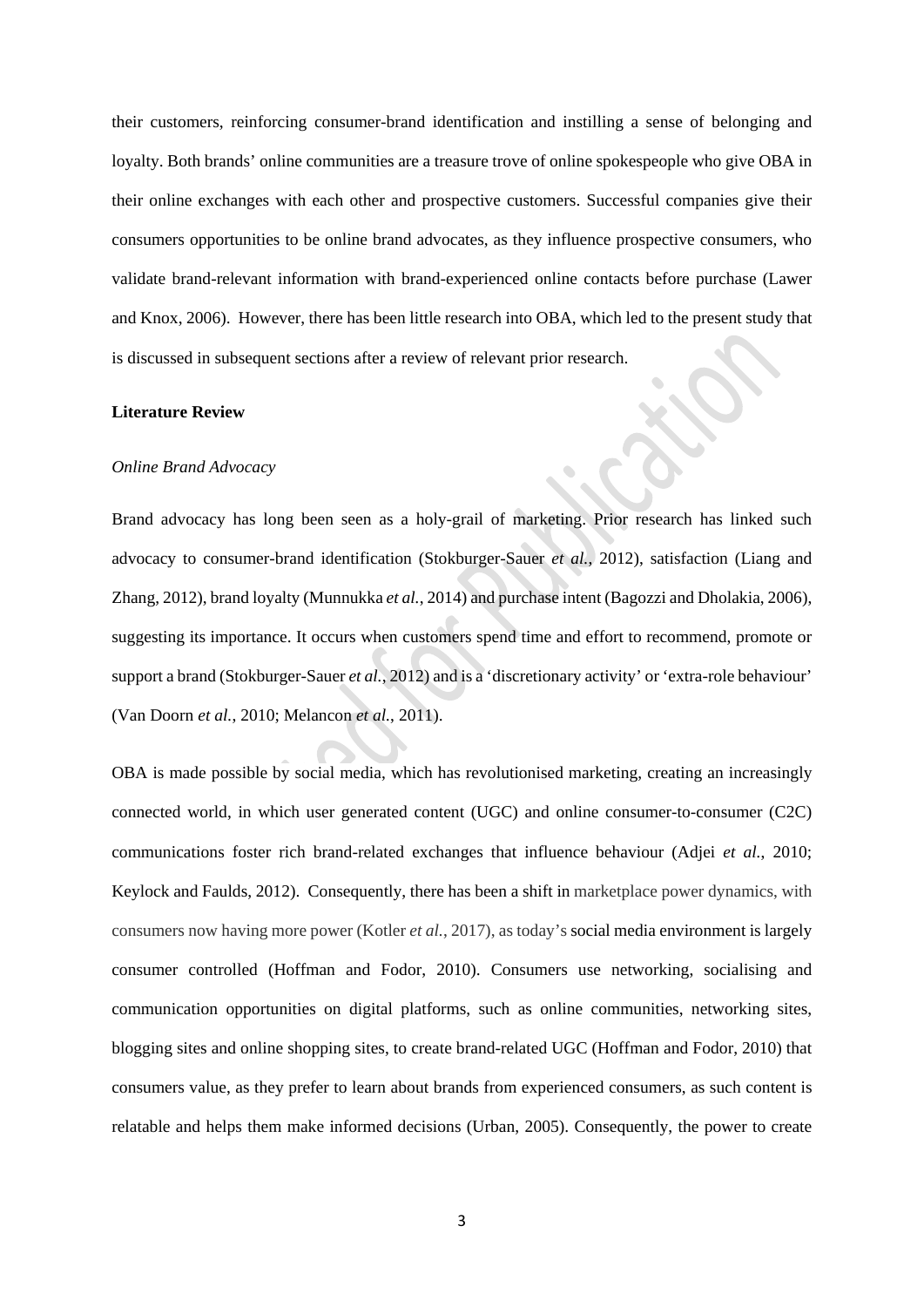authentic brand-related content online is now in the hands of consumers who can be a brand's best advocates (Wilk *et al.*, 2018a, 2019).

Online communication has distinct characteristics, as it is often anonymous, directed to many people and available to consumers for an indefinite period (Hennig-Thurau *et al.,* 2004). It also enables expression through emojis and emoticons that takes online communication beyond textual discourses (dos Reis *et al.*, 2018; Arya *et al.*, 2018). Further, online communication has "unprecedented scalability and speed of diffusion" (Cheung and Thadani, 2012, p. 462) and involves multi-way exchanges of information in an asynchronous mode. However, OBA has been inconsistently and interchangeably operationalized, creating confusion (e.g. Smith *et al.*, 2012; Keylock and Faulds, 2012). Recent research has suggested OBA is an elaborate construct related to offline brand advocacy but with distinct online communication traits given by brand-experienced consumers (Wilk *et al.*, 2019). Four dimensions have been suggested, namely:

- Brand knowledge, which is seen in in-depth, intimate, intricate and insightful brand information and details that only brand-experienced consumers can provide.
- Brand defence, which involves 'standing up for', 'speaking on behalf of', 'defending', speaking in a brand's best interest or negating negative brand-information online in a way that reflects brand-protective behaviour.
- Brand positivity, which involves positive and favourable communication about a brand and the endorsement of that brand.
- Positive virtual visual cues, which are virtual visual manifestations that support a brand and visual online expressions that indicate favourable feelings about a brand. Such cues include emojis, emoticons, lettering (exclamation marks, bold typeface) and brand photos in situ (Wilk *et al.*, 2019).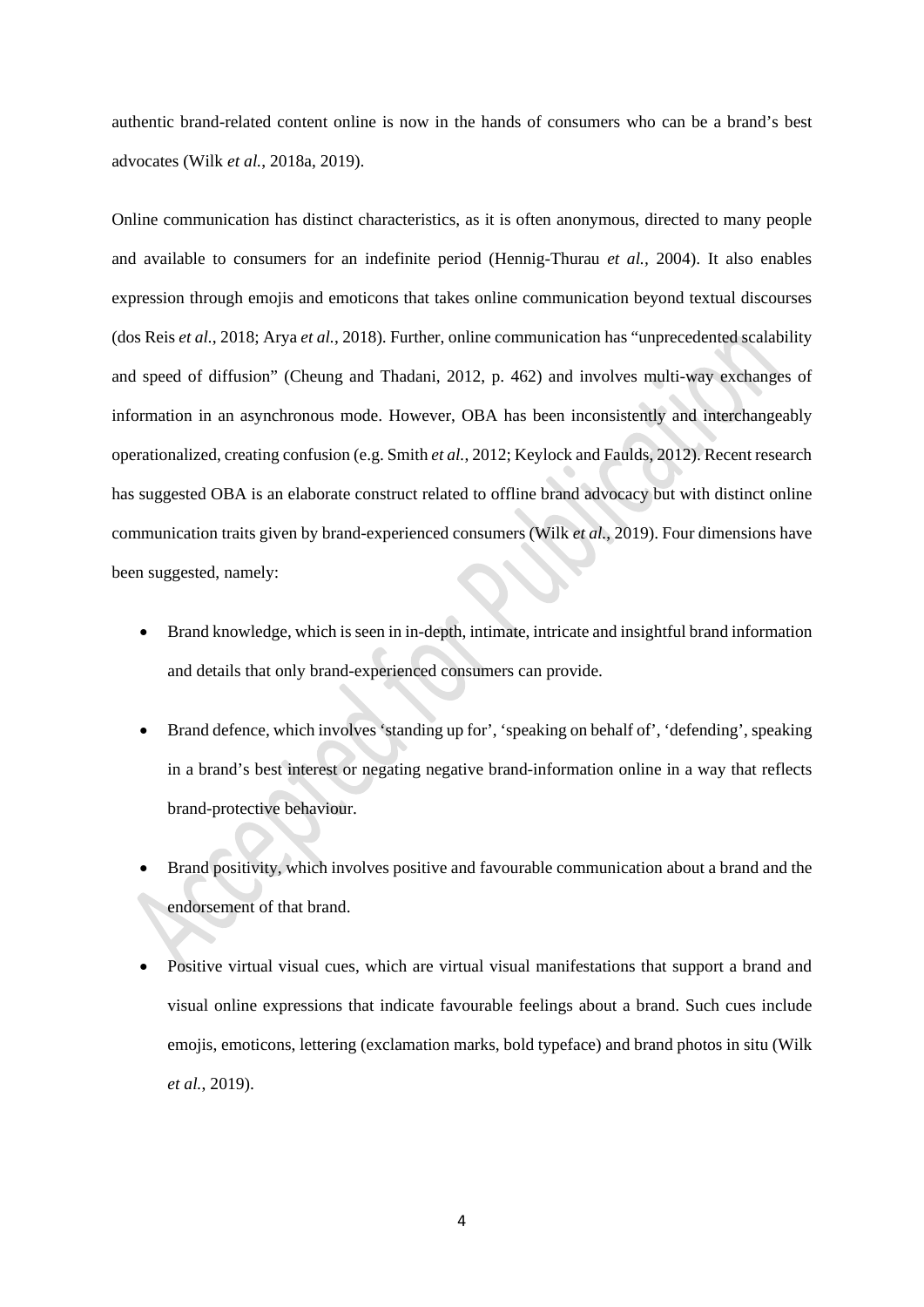It is unclear what motivates people to give OBA in online contexts and whether OBA improves brand loyalty and purchase intent, as only makeshift OBA scales have been used previously (e.g. Divol *et al.*, 2012; Wallace *et al.*, 2012). Wilk *et al.*'s (2019) research suggested some initial insights into OBA's relationship with brand loyalty and purchase intent However, more research is needed to determine its antecedents and outcomes.

#### *Differences between OBA and e-WOM and CBE*

Electronic word-of-mouth (eWOM) and consumer-brand engagement (CBE) are not OBA. Unlike CBE and eWOM (Hollebeek *et al.*, 2014; Chu and Kim, 2011), OBA is a reflection of a consumer-brand relationship, as the brand is integrated into the advocate's life (Wilk *et al.*, 2018a). It is not an unjustified, simple recommendation, hear-say or the online relaying of brand information; characteristics often attributed to eWOM (e.g. Hennig-Thurau *et al.*, 2004). It has a depth of conviction and in-depth knowledge is shared based on customers' own experiences with a brand. It also includes standing up for a brand online, which distinguishes it from eWOM.

Unlike CBE, an OBA post is *not* an engagement *with* a brand; rather, it translates previous engagement with a brand (e.g. consumer-brand interaction) into behaviour (online favourable communication with other consumers *about* the brand). Consequently, OBA is a behavioural portrayal of CBE online that is purposeful (an endorsement, in the brand's best interest), elaborate (brand-information-rich and affection-rich) and impactful (is acted upon by recipients); characteristics that distinguish it from CBE and eWOM (Wilk *et al.*, 2019, 2018a).

## *A reciprocal relationship between OBA and brand loyalty*

Consumer-brand relationships are complex. Consumers who identify with a brand are more likely to be brand loyal and to spend time on 'discretionary' or 'extra-role behaviours', such as recommending a brand or helping others with brand-related queries (Popp and Woratschek, 2017; Melancon *et al.*, 2011; Van Doorn *et al.*, 2010). The brand loyalty-brand advocacy (one-way) relationship in offline contexts has been well documented (e.g.: Coelho *et al.*, 2019; Munnukka *et al.*, 2014). However, it has not been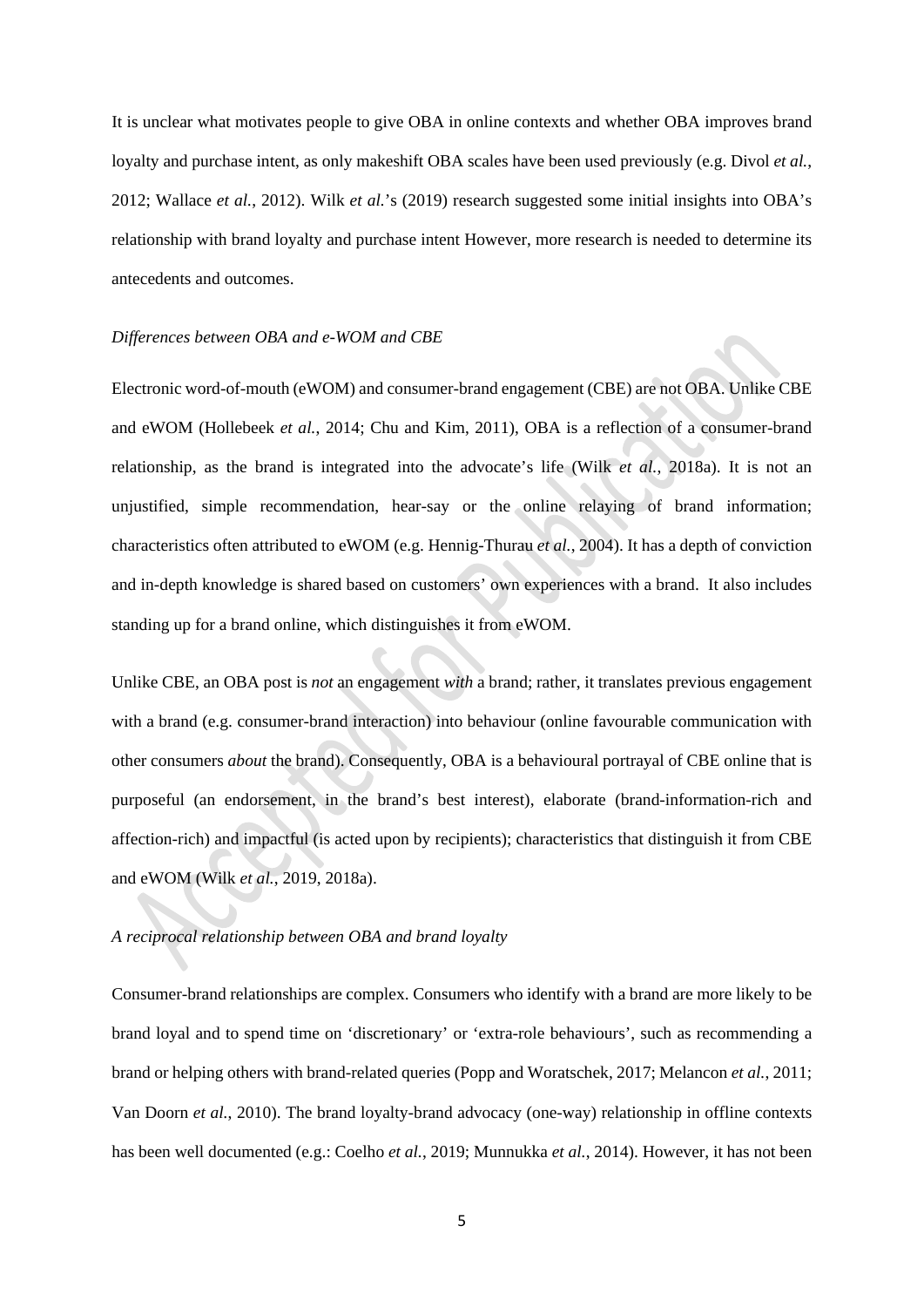well investigated in online contexts, as OBA has only recently been operationalised, defined and measured (Wilk *et al.*, 2019). Further, no prior research has investigated whether brand advocacy leads to brand loyalty, in offline or online settings. This is curious as, in online contexts, consumers are vocal about brands and do not shy away from "social media consumption, contribution, and creation of brandrelated content (COBRAs)" (Schivinski *et al.*, 2020, p. 1). It may be that, the more a consumer shares and vocalises about a brand, the more they become attached to that brand, suggesting this relationship should also be examined.

Theoretically, it is possible to draw on Brand Attachment Theory (i.e. the more consumers advocate for a brand online, the more attached and loyal they become) to support a reciprocal relationship between brand advocacy and brand loyalty, where brand advocacy helps build deeper customer-brand relationships (Lawer and Knox, 2006; Park *et al.*, 2010; Malär *et al.*, 2011). It is also possible to draw on Social Exchange Theory (Yan *et al.*, 2016; Zheng *et al.*, 2015), where it is clear that social behaviour involves an exchange where resources *"continue to flow only if there is a valued return"* (Emerson, 1976, p. 359).

#### *Social identity theory*

Social identity theory (SIT) was seen as a useful lens for this study, as it has helped researchers better understand online behaviour (Vernuccio *et al.*, 2015). The theory suggests people's self-concepts have individual and social aspects (Tajfel and Turner, 1979) that are reinforced by their identification with social referents, such as organisations or brands (Bhattacharya and Sen, 2003) and by experiencing their successes and failures as one's own (Ashforth and Mael, 1989). O'Connor *et al.* (2015) suggested such identification can be seen online when consumers who identify with a brand have a sense of online community and derive a social identity from this. For example, Harley Davidson owners derive a strong social identity from not only owning a Harley Davidson motorcycle but also from belonging to the HOGs (the Harley Davidson Owners' Group, which is an online community) [\(https://www.harley](https://www.harley-davidson.com/au/en/content/hog.html)[davidson.com/au/en/content/hog.html\)](https://www.harley-davidson.com/au/en/content/hog.html). Such an identification can be seen in a strong affiliation for the brand and in online brand-relevant exchanges between consumers (HOG members).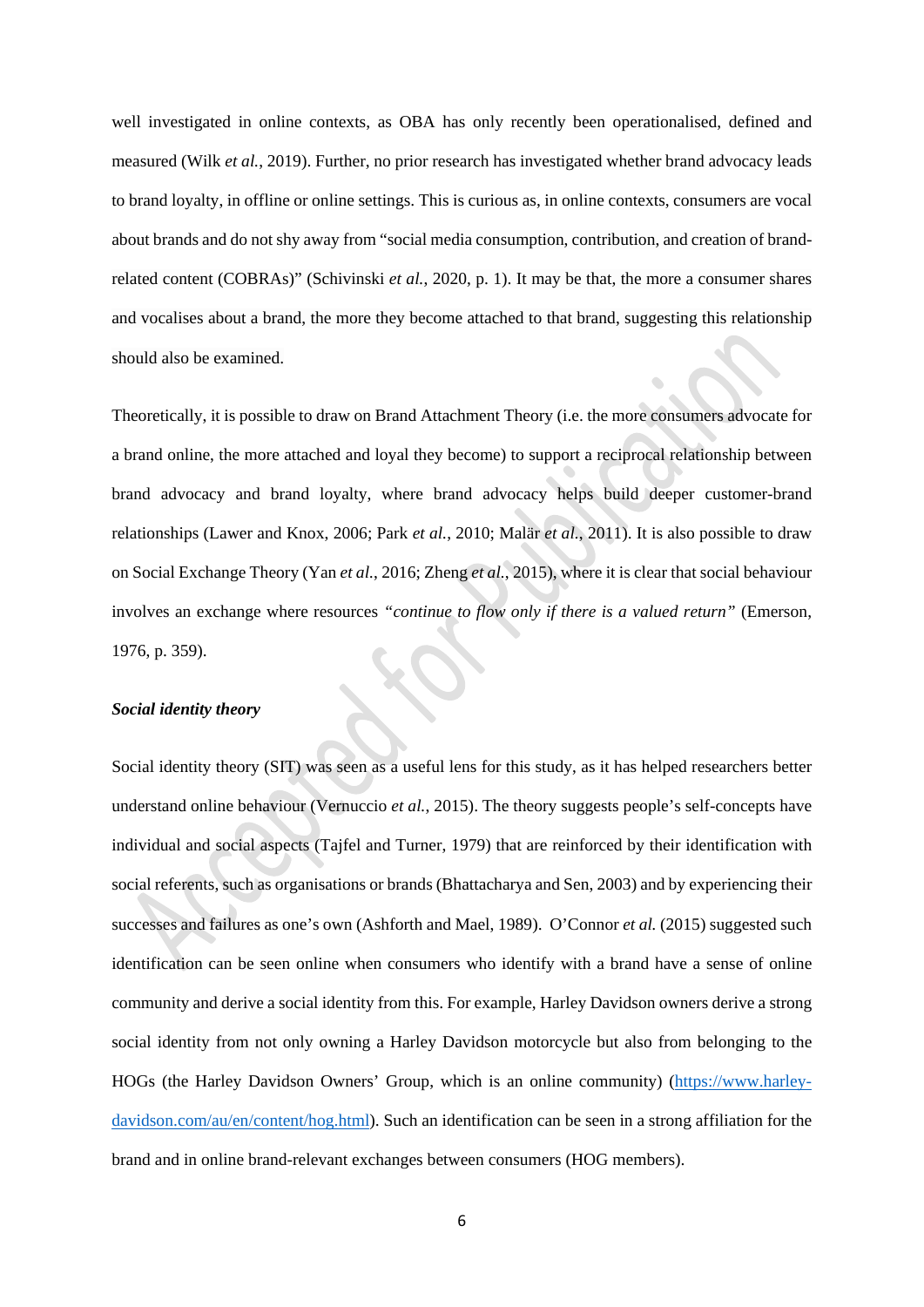Notably, the theory is as relevant in online contexts as it is in offline contexts (Bagozzi and Dholakia, 2006; McAlexander *et al.*, 2002). Stokburger-Sauer *et al.*'s (2012) and Fazli-Salehi *et al.*'s (2019) investigation into CBI is extended in this paper by looking into the relationships between CBI, brand loyalty, purchase intent and OBA, as it was felt consumers' identification with a brand suggests a bond that might offer insights into the OBA-brand loyalty nexus. For example, Stokburger-Sauer *et al.* (2012) found CBI results in an intent to advocate for a brand and in brand loyalty, which has been supported by Fazli-Salehi *et al.*'s (2019) research, suggesting consumers who identify with a brand are actively engaged with that brand. Consequently, SIT presents a suitable lens through which OBA might be further explored.

#### **The study's framework**

# *Consumer-Brand Identification*

CBI is a consumer's *'perceived state of oneness with a brand'* (Stokburger-Sauer *et al.*, 2012, p. 407) and a *'psychological state of perceiving, feeling and valuing his or her belongingness to a brand'* (Lam *et al.*, 2010, p. 130). CBI sits within Social Identity Theory (Bagozzi and Dholakia, 2006), as people can use brands to define who they are (private self) and to consider themselves part of an in-group who identify with the brand (social self). Strong identification with a 'social referent', such as an online brand community, leads to behaviours that support the group's interests (O'Connor *et al.*, 2015). Such actions are fostered through CBI, as consumers feel they belong to a brand, its community or some other brand-related referent. The stronger the link between a brand, consumer and brand community, the more likely it is that a consumer will perform loyalty actions, such as advocacy (Sanz-Blas, Buzova and Perez-Ruiz, 2020).

CBI stimulates favourable brand outcomes, such as undertaking positive and cooperative behaviours (Badrinarayanan and Laverie, 2011), expending significant effort supporting the brand, increasing brand commitment (Tuškej *et al.*, 2011) and resisting brand switching (Lam *et al.* 2010). Indeed, prior offline research (Fazli-Salehi *et al.*, 2019; Stokburger-Sauer *et al.*, 2012; Lam *et al.*, 2010) found people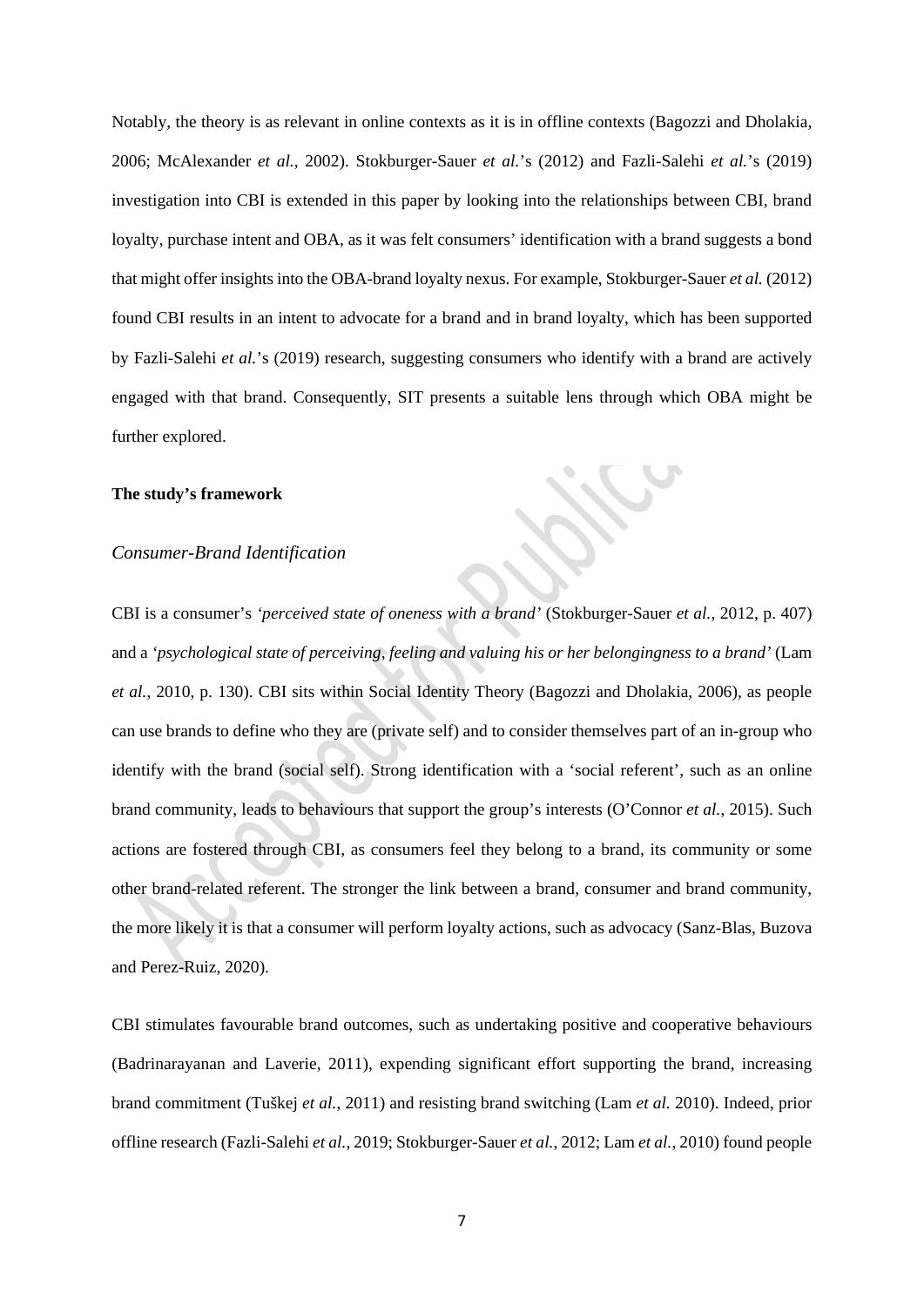who identified with a brand were more likely to be loyal and advocate for the brand. These consumerbrand relationships are likely to transfer to online contexts, suggesting:

#### *H1: CBI is positively related to OBA.*

#### *H2: CBI is positively related to brand loyalty.*

Opinion leaders (such as OBA givers) are also opinion seekers (i.e. OBA receivers) (Sun *et al.*, 2006). Online settings are particular in the way people interact with each other and content. Online participation is such that 'sender' and 'receiver' roles are not mutually exclusive (Dholakia *et al.*, 2004; Madupu and Cooley, 2010). Those who participate online are often 'senders' and 'receivers'. Echoing prior research that investigated recipients' intent to purchase (e.g. Keller, 2007), it is likely OBA givers can provide insights into their past purchases of the brands for which they advocate and insights into their intention to purchase advocated brands. Further, SIT suggests consumer's identification with a brand and, hence, with its online community, may foster purchase intent through the giving of OBA. Thus, the more a consumer vocalizes their brand relationships, the more they are a spokesperson for the brand and its online community, reinforcing their relationship with that brand and their repeat purchase behaviour (Sanz-Blas, Buzova and Perez-Ruiz, 2020). Thus, providing OBA is likely to increase the likelihood of future purchases, suggesting:

# *H3: OBA is positively related to intentions to purchase that brand.*

Brands strive for loyal customers, as loyalty has marketing and financial advantages, such as reduced costs, wider reach and new customers (Aaker and Biel, 1993). Brand loyalty is a *'biased (non-random), behavioural response expressed over time by some decision making unit, with respect to one or more alternative brands out of a set of such brands'*, underpinned by a commitment to the brand (Jacoby and Kyner, 1973, p. 2). Brand loyalty evidences the intense and galvanised relationship between a consumer and a brand, and such a quality relationship reflects a partnership between the two parties (Lawer and Knox, 2006). A loyal consumer-brand relationship is typically exemplified by trust, affection and support, such as that given by the consumer of a brand. Notably, brand loyalty seems to propel the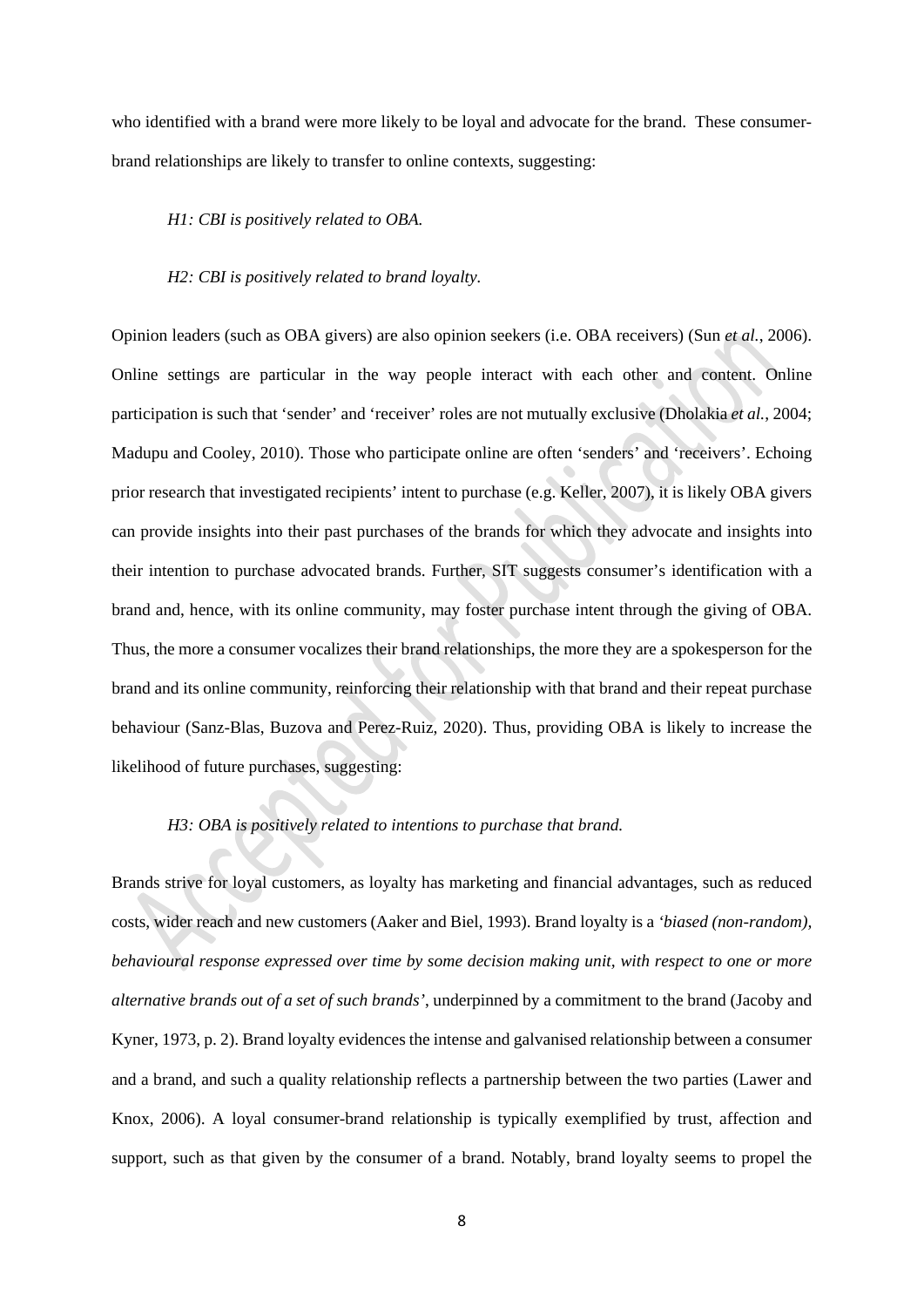consumer to showcase their loyalty to the brand and support the brand by vocalising their relationship with the brand to others, by giving brand advocacy (e.g. Coelho, Bairrada, and Peres, 2019; Munnukka *et al.*, 2014). Supporting the brand in this way is helpful for the brand as it positions the brand in a positive light to prospective consumers (Coelho, Bairrada, and Peres, 2019). Recent studies have found that a self-brand connection motivates brand loyal consumers to do support the brand in this way (e.g. Eelen, Özturan, and Verlegh, 2017). These studies provide the foundations to suggest that in online settings:

#### *H4: Brand loyalty is positively related to OBA.*

Offline research has found a strong, positive relationship between brand loyalty and purchase intent (e.g. Porral and Lang, 2015), and in the e-commerce context, e-loyalty and purchase intent were also linked (e.g. Morales-Solana, Cotas, and Esteban-Millat, 2019), while consumer-to-consumer communication within online communities has been found to have a positive impact on purchase intention (Adjei *et al.*, 2010; Keylock and Faulds, 2012). Notably, loyal customers connected to and supportive of the brand are more likely to support the relationship by re-purchasing the brand in order to continue their consumer-brand relationship, suggesting that online:

# *H5: Brand loyalty is positively related to intention to purchase that brand.*

Finally, there has been a suggestion that the relationship between brand advocacy and brand loyalty may be reciprocal, as brand advocacy helps build deeper customer-brand relationships (Lawer and Knox, 2006), which stems from Brand Attachment Theory (Park *et al.*, 2010; Malär *et al.*, 2011). As online communications are underpinned by the social exchange of knowledge and support, OBA can be further explained by Social Exchange Theory (Yan *et al.*, 2016; Zheng *et al.*, 2015), suggesting social behaviour requires mutually-beneficial exchanges (Emerson, 1976). In OBA's case, the valued return may take several forms (e.g., responses to online posts by recipients, such as members of an online community, the forwarding or sharing of information online and purchase behaviour). Thus, the more an OBA giver (advocate) receives a 'valued return' from recipients (e.g. likes, follows or online comments), the more the advocate bonds with the brand, hastening the formation of a consumer-brand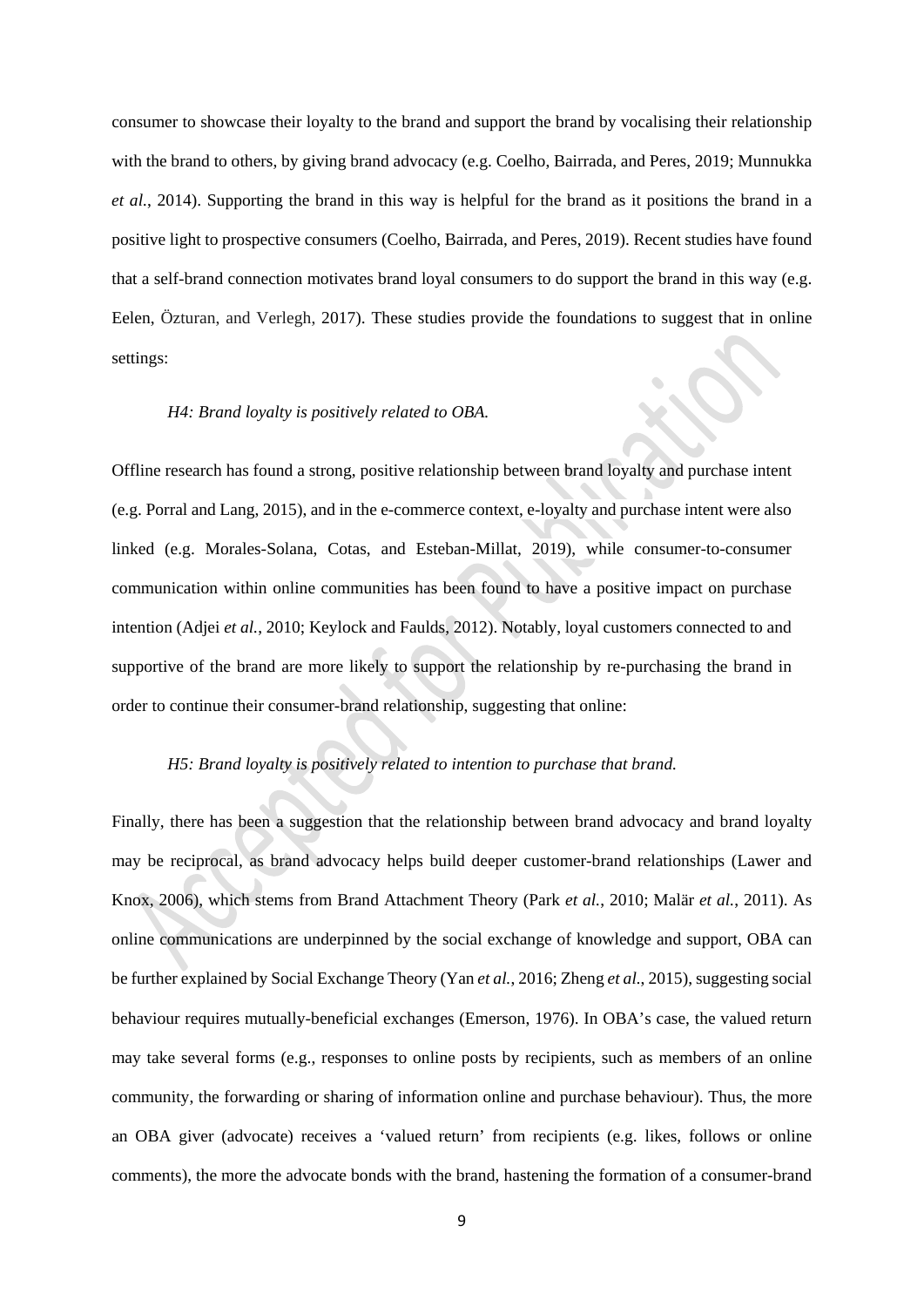relationship. SIT suggests consumer's identification with a brand and, hence, with its online community may foster brand loyalty through the giving of OBA. Thus, the more a consumer vocalizes their brand relationships, the more they are a spokesperson for the brand and its online community, reinforcing their relationship with that brand, suggesting:

*H6: OBA is positively related to brand loyalty.*

The hypotheses led to the model shown in Figure 1 that was examined in this study, which is discussed in the next section.

Figure 1 about here

# **The Study**

#### *The online survey*

A questionnaire that included Wilk *et al.*'s (2019) OBA scale and items that measured the other constructs of interest was sent to members of an online Australian research panel. Following the critical incident technique (Gremler, 2004), respondents were asked to: *'Think of a time when you had a positive experience with a brand and how you reacted to this experience in your online communications with others.'* They were asked to name the brand, which was placed in questions asked in the survey, allowing the questionnaire to be personalised for each respondent. People who could not identify a brand were excluded. Respondents indicated their agreement with each of the items on a seven-point Likert-type scale. Given the length of the questionnaire, an item that checked respondents' attention (*'If you are reading this statement, please click 'strongly agree''*) was included. Respondents who did not answer this item correctly were removed. The questionnaire, was pre-tested on a small sample (78), allowing minor changes to be made before the full data set was collected.

# *The sample*

Four hundred and forty five (445) complete responses were obtained. Within the responses, a wide variety of brands of goods and services were named, including electronic products (30%), fashion (11%), retail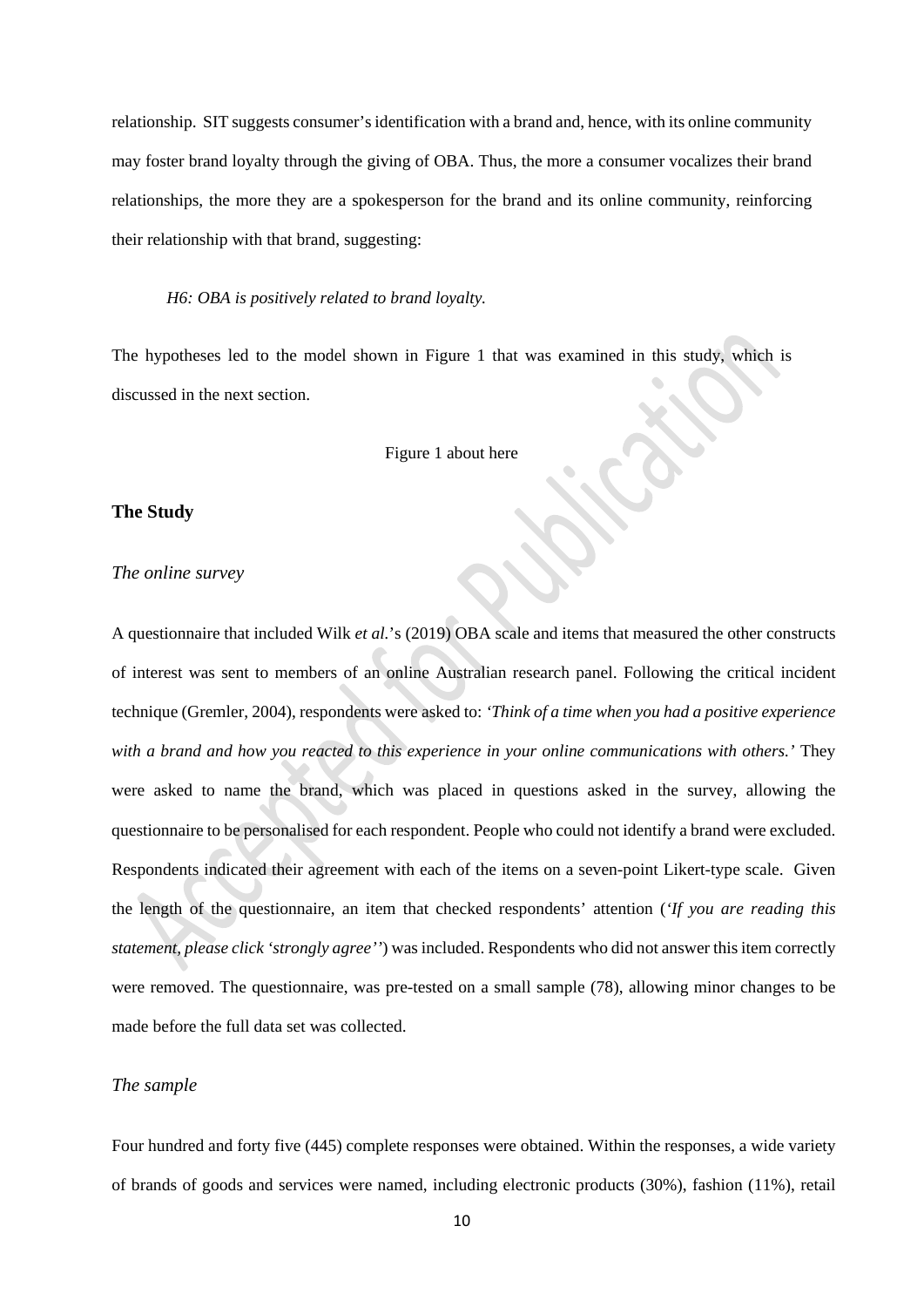(9%), grocery (9%), personal care (7%) and others (banking, healthcare, insurance, cars, restaurants, hotels, airlines and telecommunication providers). Fifty eight percent of respondents were female, while 10% were aged between 18 and 24, 20% were aged between 25 and 34, 19% were aged between 35 and 44, 16% were aged between 45 and 54, 17% were aged between 55 and 64, 16% were aged between 65 and 75 and the rest were 76 or older. The largest group of respondents were professionals (41%), while 28% had an undergraduate degree and 27% had a TAFE qualification. Household income before tax was almost equally spread throughout the income categories (from \$25,000 to \$149,999), with 19% respondents having incomes in the \$25,001 to \$49,999 range and in the \$100,000 to \$149,999 range.

#### *The constructs' measurement properties*

The constructs' measurement properties were initially assessed, to ensure the model could be properly estimated. The constructs, including the four OBA sub-dimensions, were initially examined to ensure they were reliable and had convergent and discriminant validity using the WarpPLS 7.0 program (Kock, 2020). All of the items related well to their constructs, as loadings were greater than 0.60, which was expected, as all were well-established scales with the exception of the OBA scale, which had been developed recently. However, three of the brand loyalty items unexpectedly also loaded onto the purchase intent construct. These items were removed prior to continuing, after testing that their removal did not alter the constructs' meanings by computing the correlation between the original and the reduced construct (Thomas *et al.*, 2001). The correlation was 0.96, suggesting the brand loyalty construct was not altered by removing these items.

The number of items in each scale and the scales' means and standard deviations are shown in Table 1. The highest means were for OBA Positivity (6.06) and Purchase Intent (6.02), while the lowest mean was for OBA Virtual Positive Expression (4.21), suggesting respondents rated the constructs favourably, which was not surprising, as they were reflecting on positive brand interactions. The standard deviations were highest for OBA Virtual Positive Expression (1.91) and lowest for OBA Positivity (1.05) and Purchase Intent (1.06). There was sufficient variation to suggest further analysis would be worthwhile.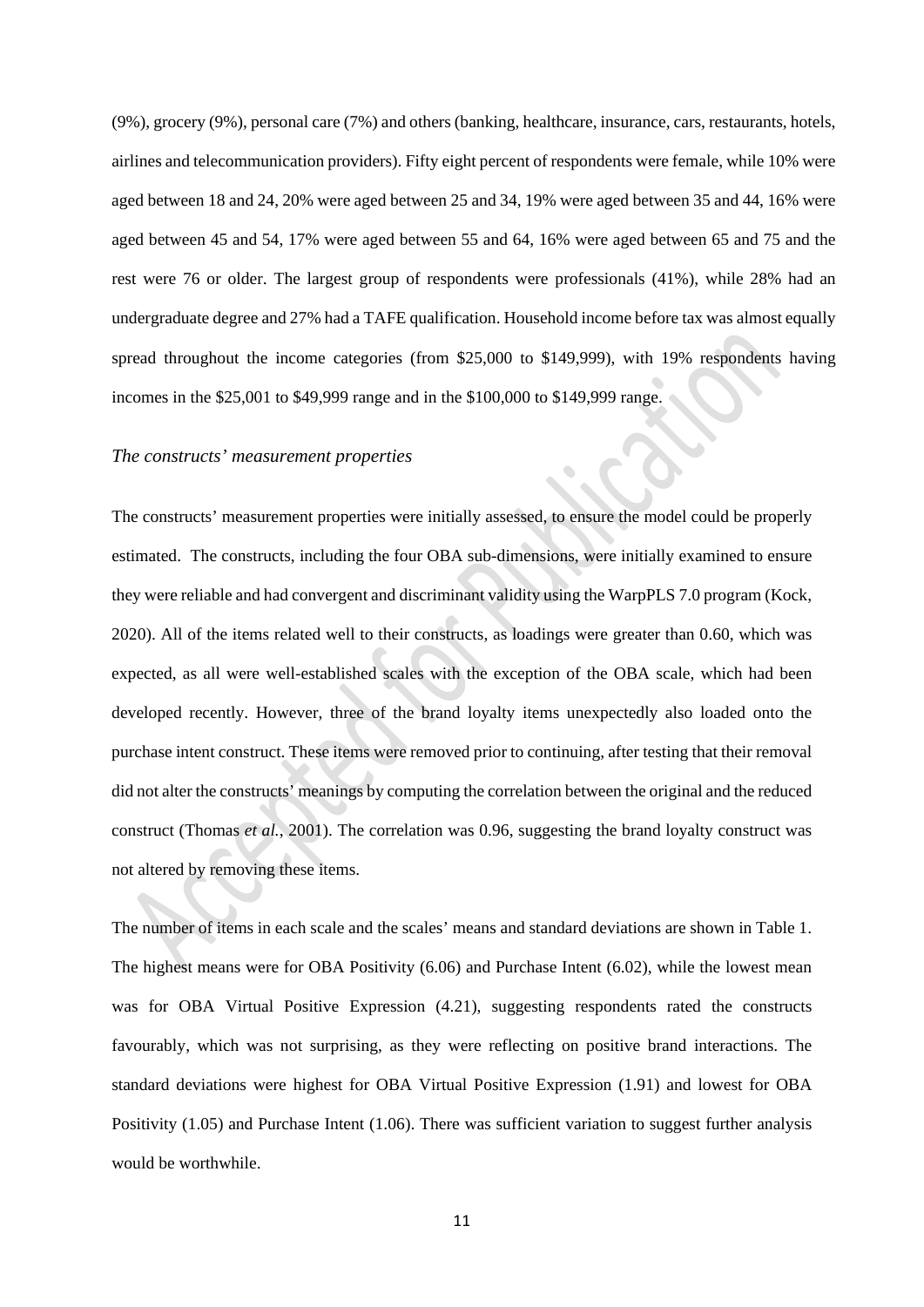Internal consistency was assessed by computing Composite Reliability (CR) and Cronbach's alpha coefficients (Table 1). All constructs were reliable, with alpha coefficients ranging upwards from 0.82, while the CR coefficients ranged upward from 0.88. As all exceeded the suggested minimum of 0.70 (Kock, 2015) by a considerable margin, all were considered reliable. Convergent validity was assessed by computing AVE scores. Fornell and Larcker (1981) argued an AVE score of 0.50 or more implied there was more information than noise in the construct, suggesting convergent validity. The AVE scores (Table 1) ranged from 0.65 (Brand Loyalty) to 0.89 (OBA (Virtual Expression)). Clearly all were considerably higher than the recommended minimum, suggesting they had convergent validity.

Fornell and Larcker (1981) suggested discriminant validity could be assumed between two constructs if the square root of their AVE scores were greater than the correlation between them. All of the construct pairs met this requirement, as the highest correlation was 0.74, while the lowest square root of the AVE scores was 0.80. Further, all of the full collinearity VIF scores were less than 3.3 (Kock, 2020). Finally, all of the constructs had HTMT ratios less than 0.90 (Henseler *et al*., 2015). Thus, discriminant validity could be assumed for all of the constructs. While some have suggested common method bias is an 'urban legend' (Spector, 2006, p. 222), others have expressed concern about its impact (e.g. Podsakoff *et al.*, 2003). Consequently, it should be assessed. Kock (2015) suggested using full collinearity VIF scores, arguing that, if these scores are less than 3.3, such bias is not likely to be an issue. Here, only one construct had a VIF score greater than 3.3 (OBA Defence) and this was only 3.55, suggesting common method bias was not an issue.

#### Insert Table 1 about here

# *Estimating the Model*

The robustness of PLS procedures and, in particular, their ability to deal with non-normal data and their use of a bootstrapping approach, as well as their fewer restrictions (Manley et al., 2020), suggested they would be a useful way to estimate the suggested model (Chin, 2010). Further, the model being estimated would not be potentially identified if a CB-SEM approach was used (Hess, 2001), suggesting a PLS approach was likely to be more appropriate. Finally, the suggested reciprocal relationship between OBA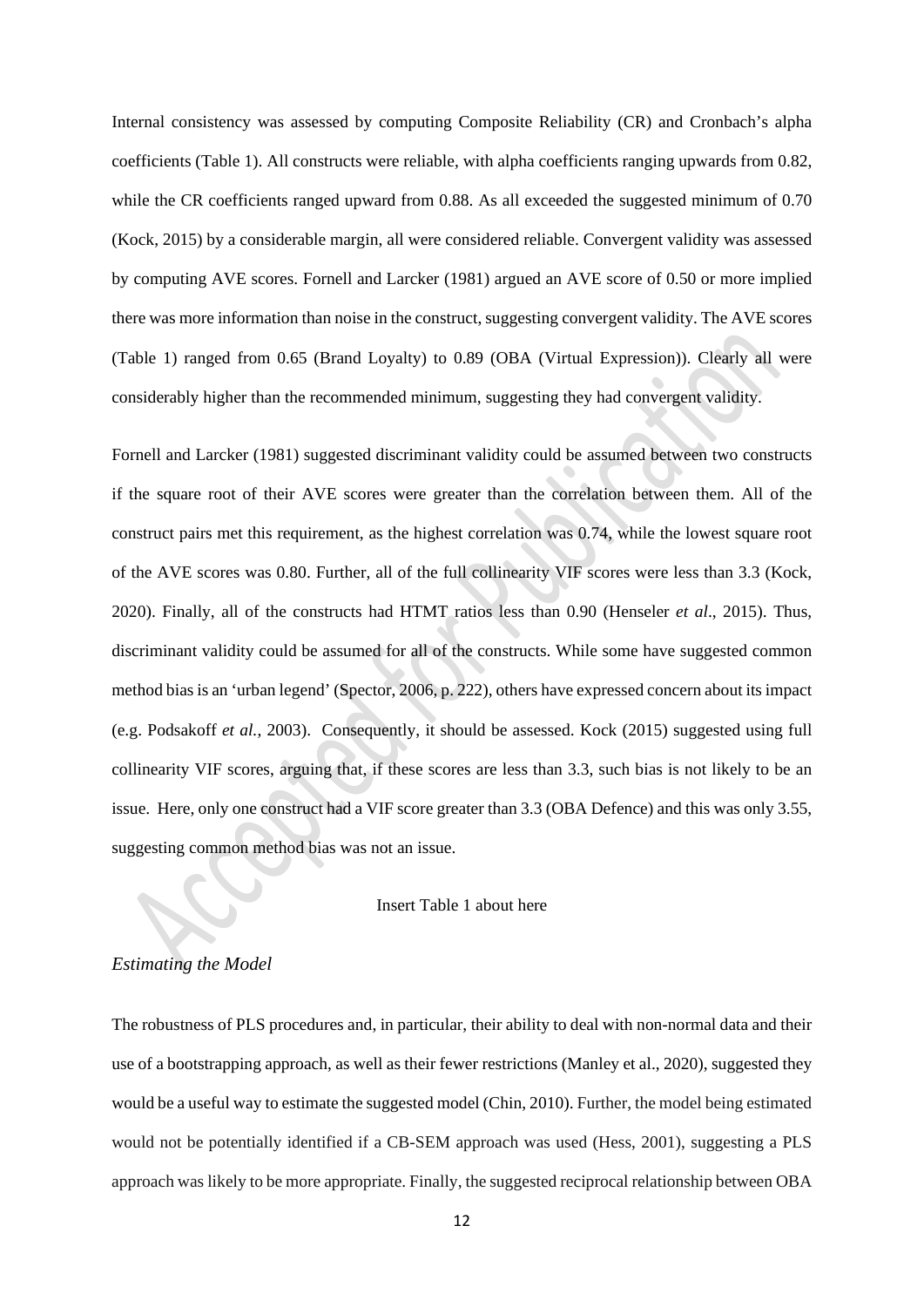and brand loyalty could be modelled using the instrumental variables approach developed by Kock (2020) within the WarpPLS program. OBA was modelled here as a second-order formative construct in which each of the primary sub-dimensions was included as an indicator of the second-order construct (Coltman *et al.*, 2008). Consequently, a formative approach was used, as it was not clear that the subdimensions were 'caused' by the same antecedents (Diamantopoulos and Winklhofer, 2001). As there was a formative endogenous construct (OBA), the PLS regression approach was used to estimate the model, as this ensured the inner and outer model coefficients did not influence one another (Kock, 2020).

The model was estimated using the WarpPLS 7.0 program. The estimated standardised path coefficients, which can be seen in the third column of Table 2, provided strong support for all of the hypothesised paths, as all were positive (as suggested) and significant well beyond the 0.001 level. Interestingly, the strongest relationships were between CBI and brand loyalty (0.66), brand loyalty and purchase intent (0.59) and CBI and OBA (0.49), but all were significant and all had at least a medium effect size (Kock, 2020). It was also apparent CBI was an important antecedent to brand loyalty and OBA, as it explained more than 40% of the variation in these constructs (43% and 63% respectively). Further, the model explained 57% of the variation in purchase intention. Thus, all of the endogenous constructs were well explained.

#### Insert Table 2 about here

As the model suggested OBA and brand loyalty were mediators, this issue was also examined. Following Kock's (2014) suggestion, the indirect paths were all assessed and found to be significant well beyond the 0.01 level, suggesting mediation was present. Consequently, the variance accounted for (VAF) approach suggested by Hair *et al.* (2014) was used to assess the nature of the mediation affect. The VAF score is the proportion of the total effect of a construct due to indirect effects (i.e. the mediated effects). If a VAF score is greater than 80 (i.e. more than 80% of the total effect is attributable to indirect relationships), full mediation can be assumed. While, if the VAF is less than 20 (i.e. less than 20% of the total effect is attributable to indirect relationships), no mediation should be assumed. When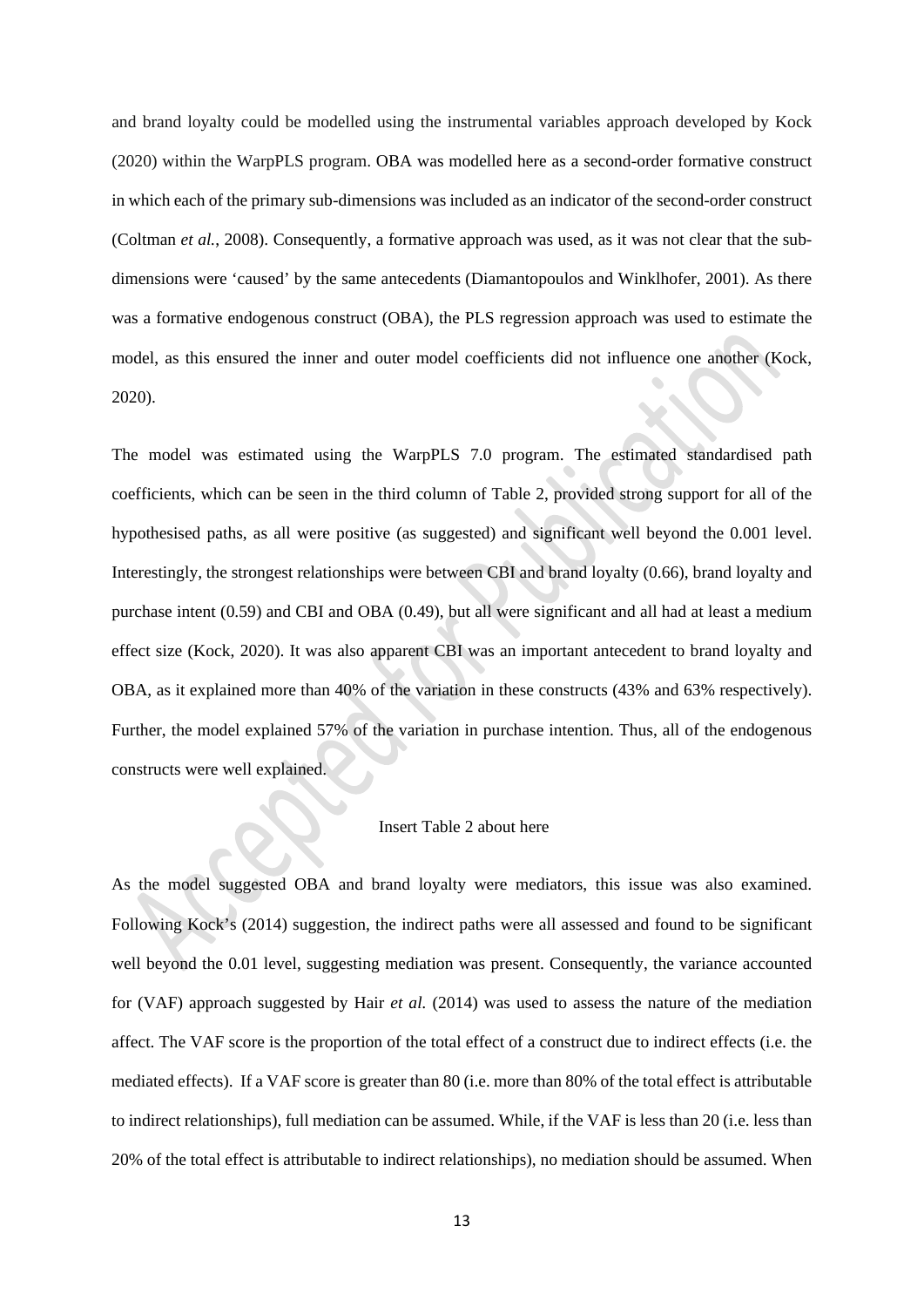CBI's direct effect on purchase intent was included, it was not significant; suggesting full mediation, a conclusion supported when VAF scores were calculated as both were above 0.80 (0.93 and 0.81 respectively). Further, while both mediations were significant at the 1% level, the mediation through brand loyalty was greater than through OBA, as the indirect impact through brand loyalty was 0.56, while the indirect effect through OBA was 0.07.

The model was re-estimated to examine the suggested reciprocal relationship between OBA and brand loyalty. This can be done in WarpPLS through the use of instrumental variables that first correct for potential endogeneity and then estimate reciprocal effects (Kock, 2020). An additional separate predictor was added to loyalty (age) and to OBA (gender) to ensure the model was identified when the instrumental variables were included. When this was done, the reciprocal effects were significant well beyond the 0.001 level and almost equally strong, as brand loyalty's effect on OBA was 0.43, while OBA's effect on brand loyalty was 0.39. Further, there was an increase in the  $R^2$  statistics for both constructs (0.67 for loyalty and 0.64 for OBA). Thus, it seems wise to model this reciprocal relationship when examining OBA.

# **Discussion**

CBI and brand loyalty were good predictors of OBA and there was a significant reciprocal relationship between OBA and brand loyalty, highlighting the complexity of consumer-brand relationships. This study is the first to show consumers who identify with a brand are more likely to be brand loyal and to spend time *online* on 'discretionary' or 'extra-role behaviours' (OBA). Previously, this had only been shown in offline research (e.g. Van Doorn *et al.*, 2010; Melancon *et al.*, 2011). OBA, in turn, had a strong impact on brand loyalty and purchase intent, suggesting it is a powerful mechanism that precedes and reinforces consumer-brand relationships.

# *The relationship between CBI and OBA*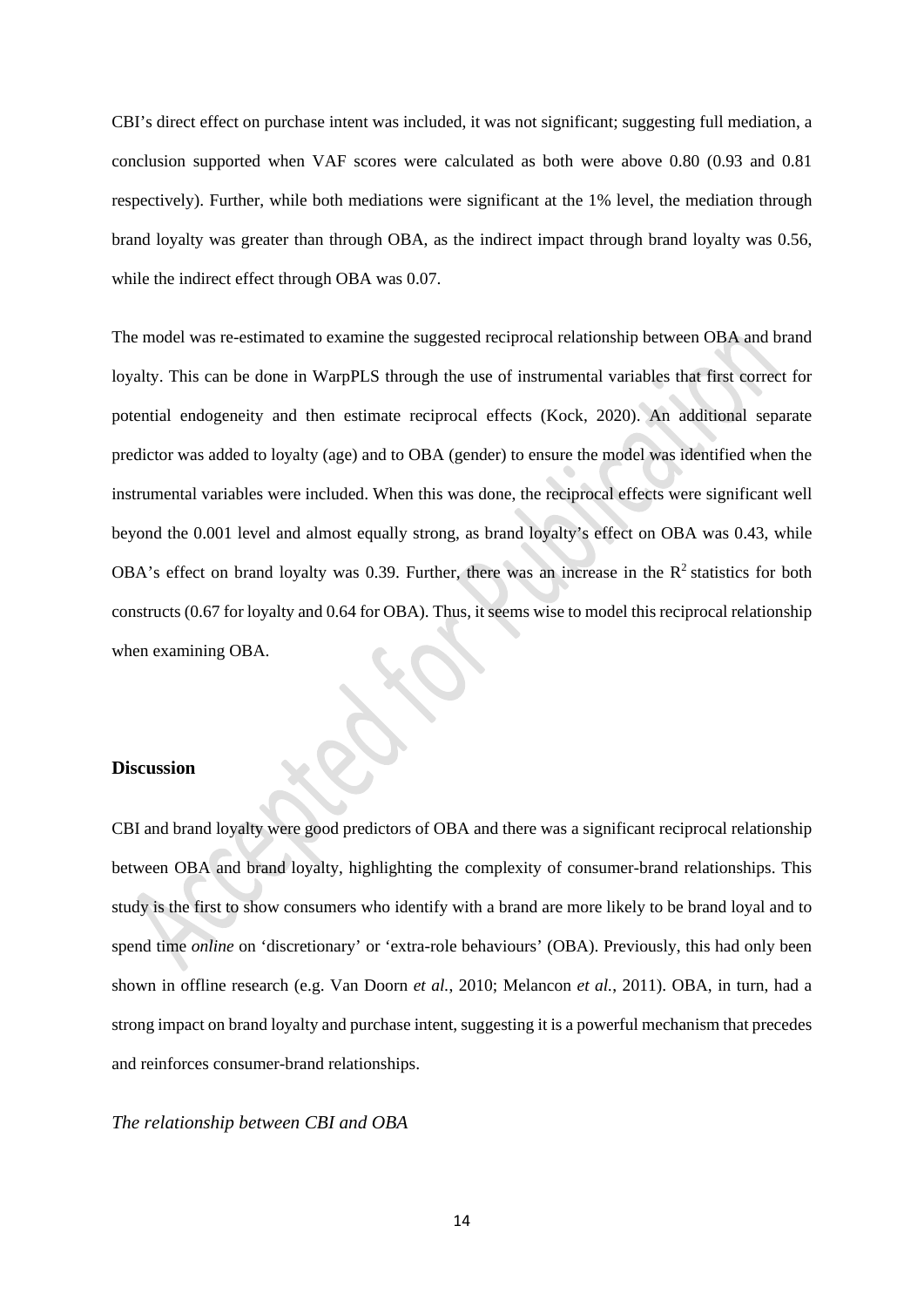The fact that CBI is a key driver of OBA suggests brand identification is important. CBI is a strong predictor of brand advocacy intentions offline (Fazli-Salehi *et al.*, 2019; Stokburger-Sauer *et al.*, 2012), as well as OBA here and these results echo other studies that found a positive relationship between CBI and positive brand communication (e.g. Tuškej *et al.*, 2011). It seems consumers who identify with a brand are stronger supporters of that brand offline and online, a point this study was the first to show.

#### *The relationship between OBA and brand loyalty*

The relationship between OBA and brand loyalty is multifaceted. Brand loyalty was a strong predictor of OBA, suggesting the more loyal consumers are to a brand, the more they are inclined to give OBA. OBA has relational worth elements (Melancon *et al.*, 2011) and, in online contexts, may be seen as an online vehicle through which loyal customers can present a brand's best interests by speaking favourably on behalf of that brand to other (potential) customers. These findings are consistent with prior offline studies (e.g. Machado, *et al.*, 2014; Casaló *et al.*, 2008). Thus, there seems to be a positive relationship between brand advocacy and brand loyalty regardless of the context in which it occurs.

Secondly, and importantly, the relationship between OBA and brand loyalty was reciprocal. This was an unexpected finding that highlights OBA's complexity. OBA's impact on brand loyalty suggests publicly verbalizing and showing a consumer-brand relationship through OBA leads advocates to become more connected and, as a result, more loyal to a brand. OBA enhances people's selfrepresentation online, strengthening their loyalty to that brand (Park *et al.*, 2010; Malär *et al.*, 2011). The fact OBA is not only an outcome of a consumer-brand relationship (e.g. brand loyalty) but also plays a role in the formation of such relationships, is of particular importance and a key contribution.

# *The relationship between OBA and purchase intent*

Although consumers' online behaviour is complex, OBA was a strong predictor of purchase intent. This echoes prior studies that found repurchase is driven by people's psychological 'bond' with a brand (Keller and Lehmann, 2006) and this creates a commitment to repurchase (Oliver, 1999). These results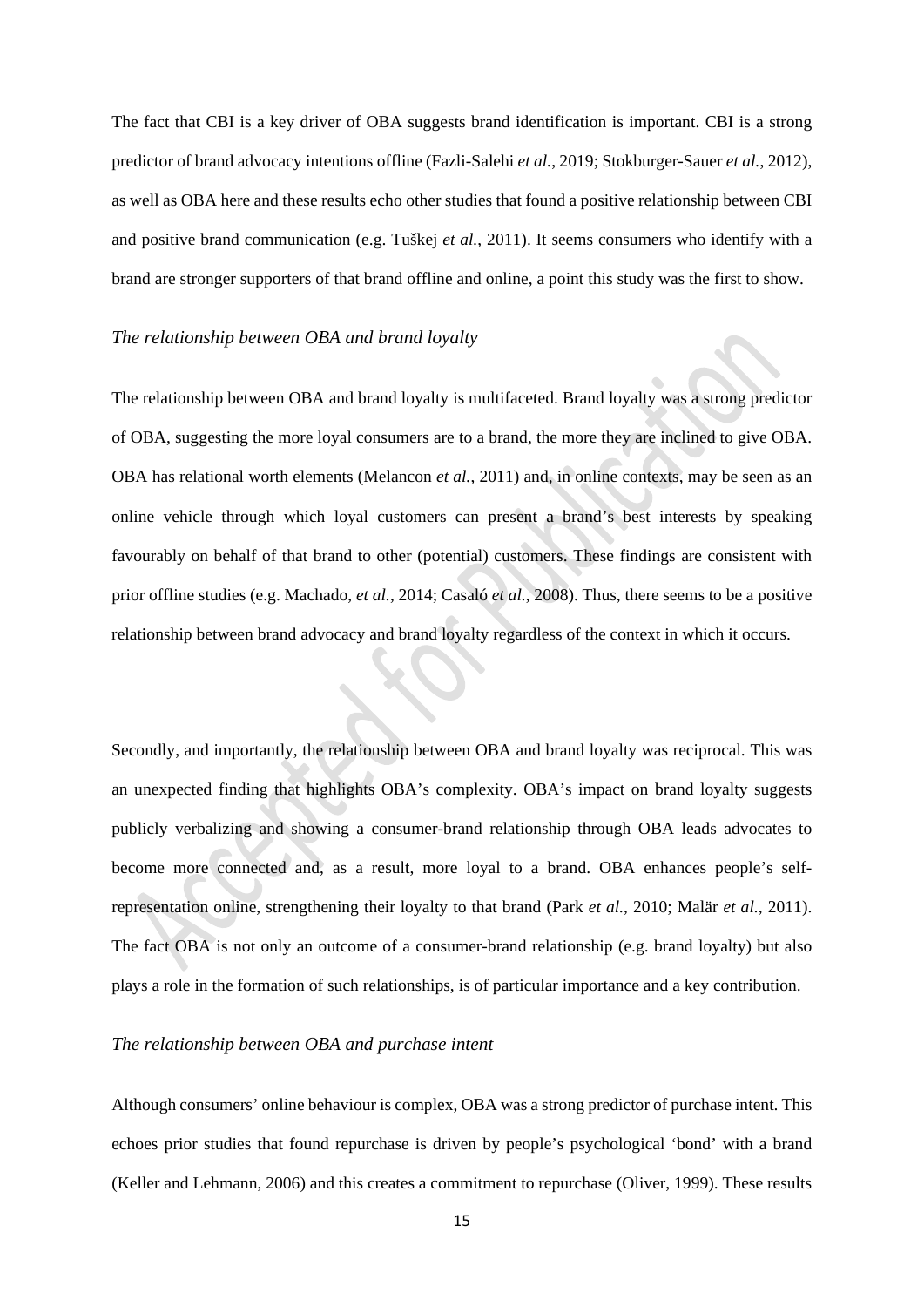support John *et al.*'s (2017) suggestion that brand attitudes and purchase are impacted by consumers' fondness for a brand and that these relationships are the same regardless of when and whether consumers 'liked' brands on social media. The results also support previous research into online communications and their influence (Adjei *et al.*, 2010; Bagozzi and Dholakia, 2006; Keylock and Faulds, 2012).

# **Theoretical implications**

OBA is a new construct that has only recently been operationalised and measured (see Wilk *et al.*, 2019; Wilk *et al.*, 2018a). This paper is the first to explore the OBA-brand loyalty nexus that is fundamental to understanding consumer-brand relationships. Previous OBA studies (e.g. Wallace *et al.*, 2014) used makeshift scales based on word-of-mouth (WOM) items, which is not ideal. A novel contribution of this paper is the reciprocal relationship found between OBA and brand loyalty, which has not been reported online or offline. This is significant, as it suggests consumer-brand relationships are not stagnant and that consumers need to be encouraged to keep talking about the brand (advocating) to maintain brand loyalty.

The study used social identity theory (SIT) and built on previous work by Stokburger-Sauer *et al.*  (2012), Fazli-Salehi *et al.* (2019) and Sanz-Blas, Buzova and Perez-Ruiz (2020). This study has shown that consumer's identification with a brand fosters brand loyalty and purchase intent through the giving of OBA; which has not been shown before. Thus, the more a consumer vocalizes their brand relationship through OBA, the more they strengthen their relationship with the brand.

This research provided further validation of the OBA construct and suggests online consumer-brand relationships are complex. This complexity, and the ever-changing digital communications landscape, means much work is needed to better understand OBA. Consumer-brand relationships, specifically CBI and brand loyalty, play important roles in the development of OBA. Undeniably, CBI is a key OBA motivator, suggesting consumers who identify with a brand will be its strongest advocates online. This, in itself, is an important finding that enhances Stokburger-Sauer *et al.*'s (2012) CBI model.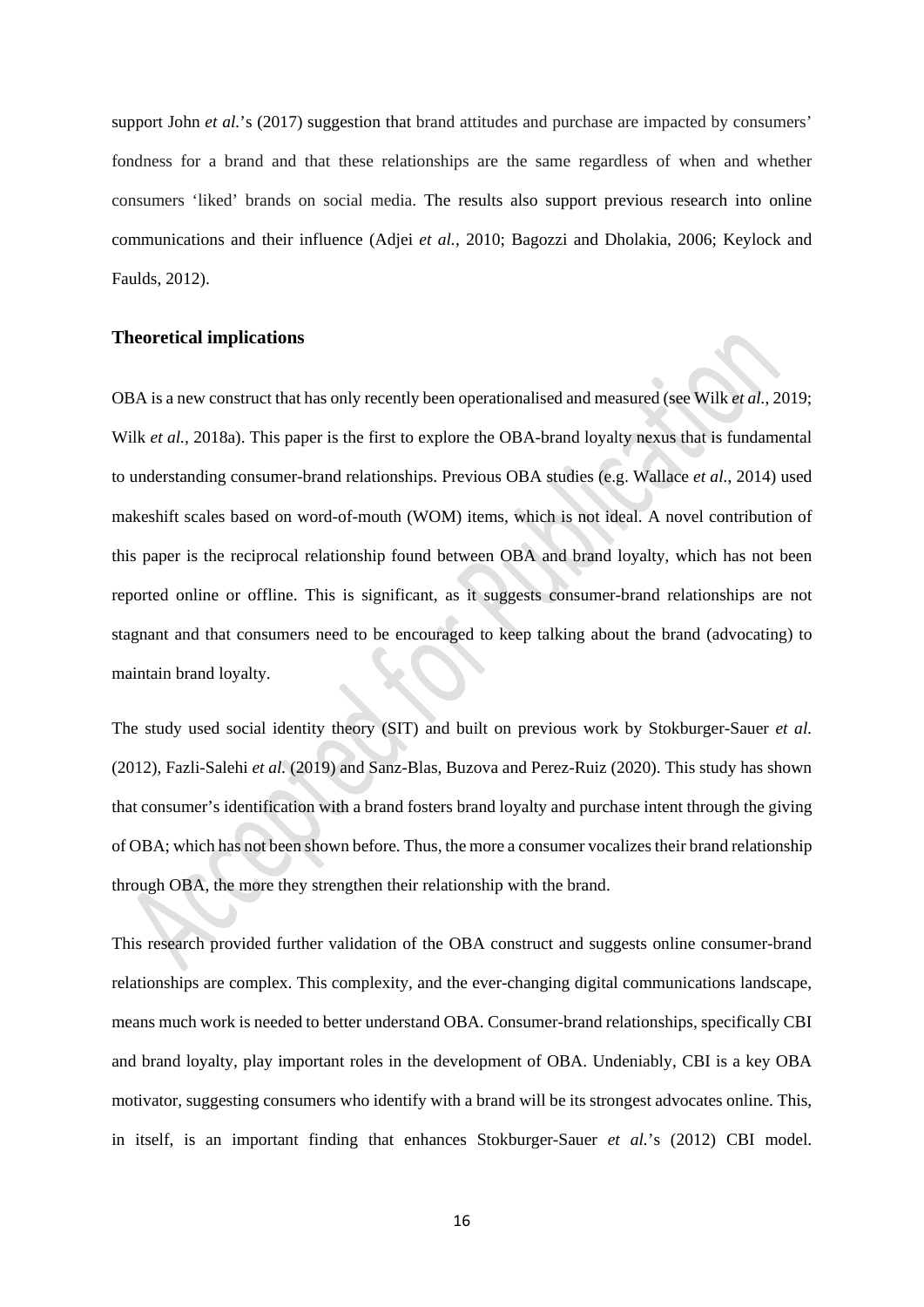Interestingly, OBA is not only an outcome of consumer-brand relationships but also a driver of such relationships.

# **Managerial implications**

In the current changing digital marketing environment, where social media platforms such as Facebook and Instagram are trailing the removal of heuristics such as 'Likes' and the number of views (metrics typically associated with a brand's online success) (Bogle, 2019; Derwin, 2019), consumers are driven to engage in online content in other, arguably, more meaningful ways (e.g. by commenting and participating in online discussions). Consequently, brands are turning their attention to understanding consumer-driven communication, such as OBA. As brands are continuously assessed not only by prospective consumers but also by global consumer watchdog groups and product rating organisations, identifying digital media strategies that protect and grow a brand is vital to their long-term success (Benthaus, *et al.*, 2016). OBA presents a way to do this. Kirby and Marsden (2006, p. 57) argued 'brand advocacy drives brand growth' and this is evident in online contexts. OBA is a mechanism through which organisations can fast-track consumer purchase-decision making processes, from receiving OBA to forming an intent to purchase. As OBA strengthens brand loyalty, its significance to customer relationship management strategies should not be underestimated.

OBA is also a crucial part of bottom-of-the-funnel tactics designed to retain consumers and close the brand loyalty loop that nurtures long-term consumer-brand relationships (Court *et al.*, 2009). Brands wishing to foster OBA need to create opportunities for consumers to share about their brand online, as it is during online brand conversations that OBA arises, fostering brand loyalty and purchase intent. Organisations need to create and support online communities and forums, be they brand managed (e.g. my.playstation.com) or consumer managed (e.g. sk-gaming.com, which is a professional e-sports organisation that has teams across the world competing in different titles such as League of Legends or Hearthstone). Such online forum discussion opportunities support consumers' identification with a brand and improve loyalty; both of which lead to OBA.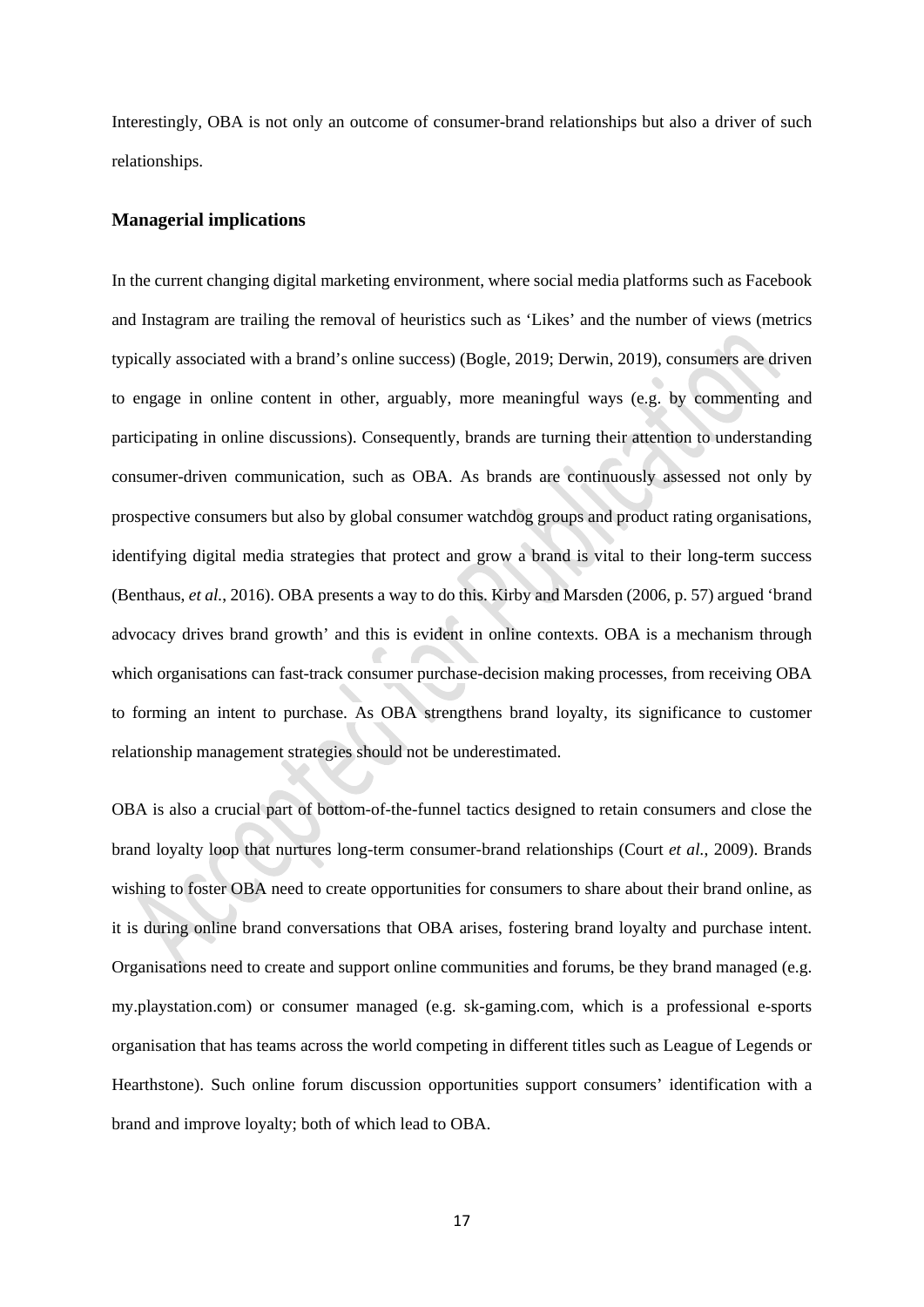An example of a brand that excels in creating such opportunities is ASOS, an online fashion outlet [\(www.asos.com\)](http://www.asos.com/). Their online #asseenonme campaign encourages customers to share their experiences and has become an ongoing digital marketing content strategy that reinforces consumer-brand identification and encourages OBA. The approach allows ASOS's consumers to galvanize their identification with the brand by feeling they are part of the brand; fostering long-term consumer-brand relationships (a bottom-of-the-funnel tactic) and allowing them to be the brand voice's through OBA (a top-of-the-funnel tactic). ASOS leverages such posts by including descriptions and product numbers, making it easy for social media users (prospective consumers) to find and buy the products featured in OBA (a middle-of-funnel tactic). ASOS uses OBA to support a holistic digital marketing strategy that supports customers' decision-making journeys, from top-of-funnel awareness, through middle-offunnel conversions, to bottom-of-funnel loyalty and advocacy.

Brand managers and marketers need to foster OBA by listening to and monitoring digital channels for OBA; and by doing so, initiate and participate in online community discussions which involve OBA. Brand should also encourage and use social proof, such as customer stories through reviews, ratings and testimonials, in order to foster OBA and OBA's reach.

# **Limitations and Future Research**

Future research into OBA and its reciprocal relationship with brand loyalty, is encouraged. Specifically, the conditions that contribute to OBA's role as an antecedent to the formation of consumer-brand relationships, should be investigated. Such studies may further expand the SIT theory based OBA model presented in this paper or look into other theoretical frameworks to better understand OBA. Notably, OBA occurs in the process of online communication between social media users who exchange brandrelated knowledge, brand positivity and brand support. As a result, OBA can also be explained by Social Exchange Theory (Yan *et al.*, 2016; Zheng *et al.*, 2015; Emerson, 1976). Thus, researchers can extend the suggested OBA model by examining how social exchanges might further explain the OBA and brand loyalty nexus, as well as OBA's relationship with other constructs (e.g. self-brand attachment, brand love and perceived value).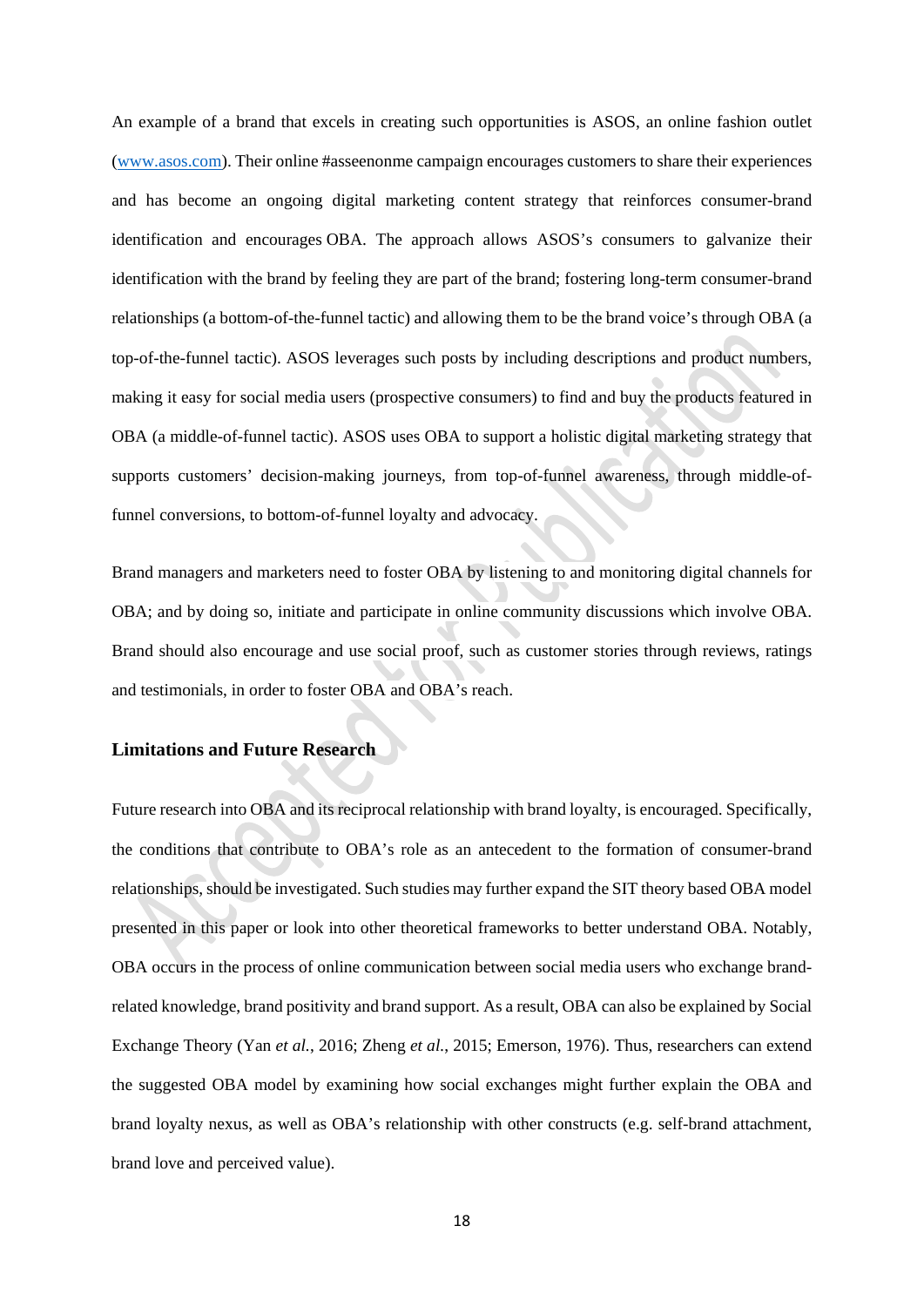As this study is based on responses from an online research panel, future studies are encouraged to include qualitative methodologies, such as interviews with online brand advocates or observations of actual online exchanges, to present new insights into this construct.

# **Conclusions**

OBA's influence on behaviour and attitudes should not be underestimated. It is a powerful, online expression of customer-driven influence and it is an OBA post's totality of message through verbal and non-verbal, virtual communication cues that affects pro-brand outcomes (e.g. Adjei *et al.*, 2010). OBA's reciprocal relationship with brand loyalty provides new insights into consumer-brand relationships in our digital age. With the digital revolution driving consumers' communication and behaviours from offline to online settings (PricewaterhouseCoopers, 2019) and the limited research into brand advocacy online (Parrott *et al.*, 2015; Graham and Havlena, 2007; Divol, *et al.*, 2012), this study answered the call to undertake research that lets us better understand OBA.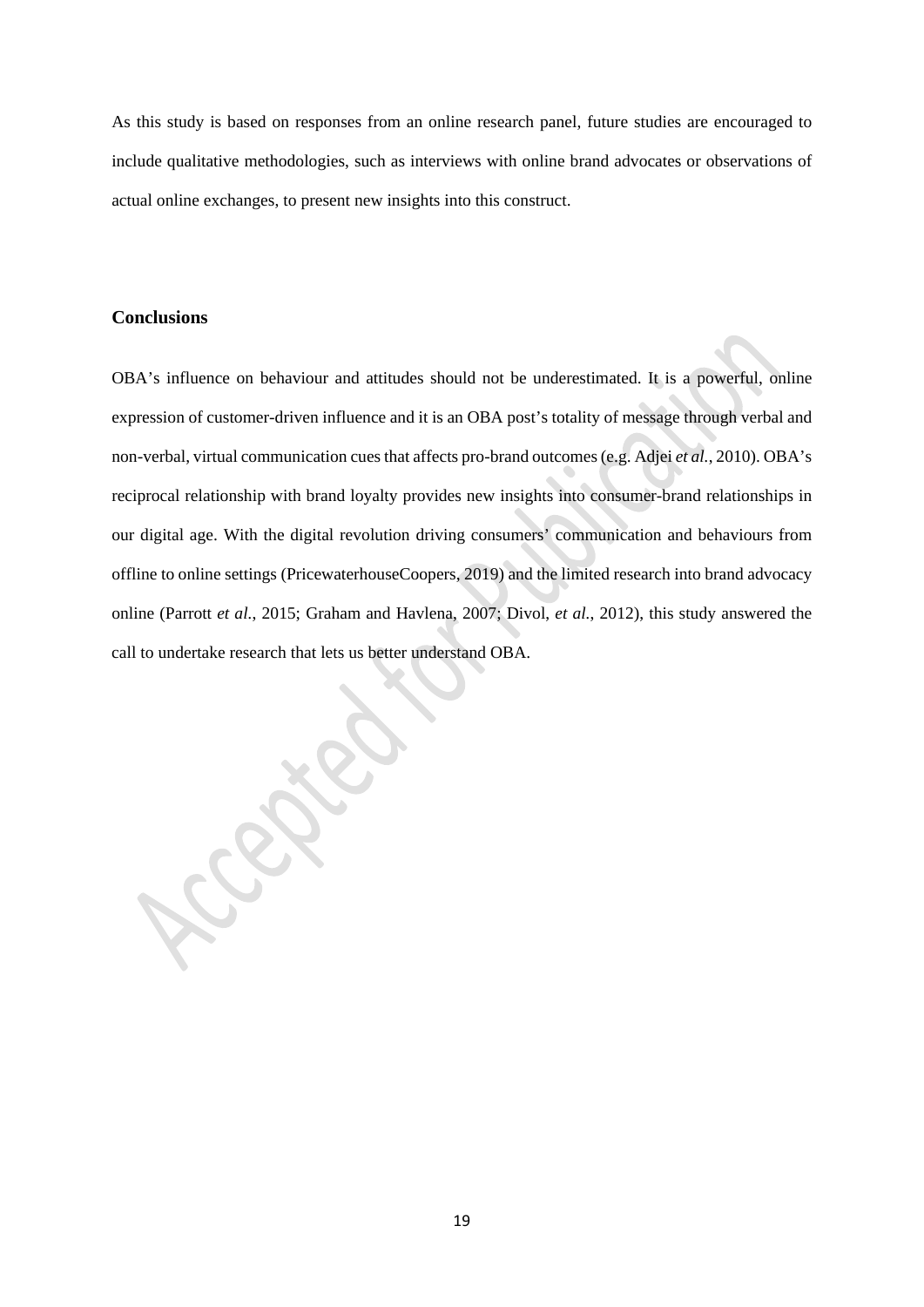# **References**

Aaker, D.A. and Biel, A.L. (1993). *Brand Equity and Advertising: Advertising's Role in Building Strong Brands*. Lawrence Erlbaum Associates, Hillsdale, NJ.

Adjei, M.T., Noble, S.M. and Noble, C.H. (2010). "The influence of C2C communications in online brand communities on customer purchase behaviour", *Journal of the Academy of Marketing Science*, Vol. 38 No.5, pp. 634-653.

Arya, V., Sethi, D. and Verma, H. (2018). "Are emojis fascinating brand value more than textual language? Mediating role of brand communication to SNS and brand attachment", *Corporate Communications: An International Journal,* Vol. 24 No. 4, pp. 648-670.

Ashforth, B.E. and Mael, F. (1989). "Social identity theory and the organization", *Academy of Management Review*, Vol. 14 No.1, pp. 20-39.

ASOS. (2020).<https://www.asos.com/au> [Accessed 01.01.2020].

Badrinarayanan, V. and Laverie, D.A. (2011). "Brand Advocacy and Sales Effort by Retail Salespeople: Antecedents and Influence of Identification with Manufacturers' Brands", *Journal of Personal Selling and Sales Management*, Vol. 31 No. 2, pp. 123-140.

Bagozzi, R.P. and Dholakia, U.M. (2006). "Antecedents and purchase consequences of customer participation in small group brand communities", *International Journal of Research in Marketing*, Vol. 23 No. 1, pp. 45-61.

Bakhtiari, K. (2020). "How to turn your Customers into a Community of Brand Advocates", Forbes Online. [https://www.forbes.com/sites/kianbakhtiari/2020/11/18/how-to-turn-your-customers-into-a](https://www.forbes.com/sites/kianbakhtiari/2020/11/18/how-to-turn-your-customers-into-a-community-of-brand-advocates/?sh=1143e63a492d)[community-of-brand-advocates/?sh=1143e63a492d](https://www.forbes.com/sites/kianbakhtiari/2020/11/18/how-to-turn-your-customers-into-a-community-of-brand-advocates/?sh=1143e63a492d) [Accessed 09.01.2021].

Barber, C. (2020)[. https://www.facebook.com/officialcelestebarber/fundraisers](https://www.facebook.com/officialcelestebarber/fundraisers) [Accessed 10.06.2020].

Benthaus, J., Risius, M. and Beck, R. (2016). "Social media management strategies for organisational impression management and their effect on public perception", *The Journal of Strategic Information Systems*, Vol. 25 No. 2, pp. 127-139.

Bhattacharya, C.B. and Sen, S. (2003). "Consumer-company identification: a framework for understanding consumers' relationships with companies", *Journal of Marketing*, Vol. 67 No. 2, pp. 76- 88.

Bogle, A. (2019). "Facebook is hiding the number of 'Likes' on posts in Australia", *ABC News Australia.* [https://www.abc.net.au/news/science/2019-09-27/facebook-follows-instagram-and-hides](https://www.abc.net.au/news/science/2019-09-27/facebook-follows-instagram-and-hides-likes-in-australia/11554046)[likes-in-australia/11554046](https://www.abc.net.au/news/science/2019-09-27/facebook-follows-instagram-and-hides-likes-in-australia/11554046) [Accessed: 27.09.2019]

Casaló, L.V., Flavián, C. and Guinalíu, M. (2008). "Promoting consumer's participation in virtual brand communities: A new paradigm in branding strategy", *Journal of Marketing Communications*, Vol. 14 No. 1, pp. 19-36.

Cheung, C.M. and Thadani, D.R. (2012). "The impact of electronic word-of-mouth communication: A literature analysis and integrative model", *Decision Support Systems*, Vol. 54 No. 1, pp. 461-470.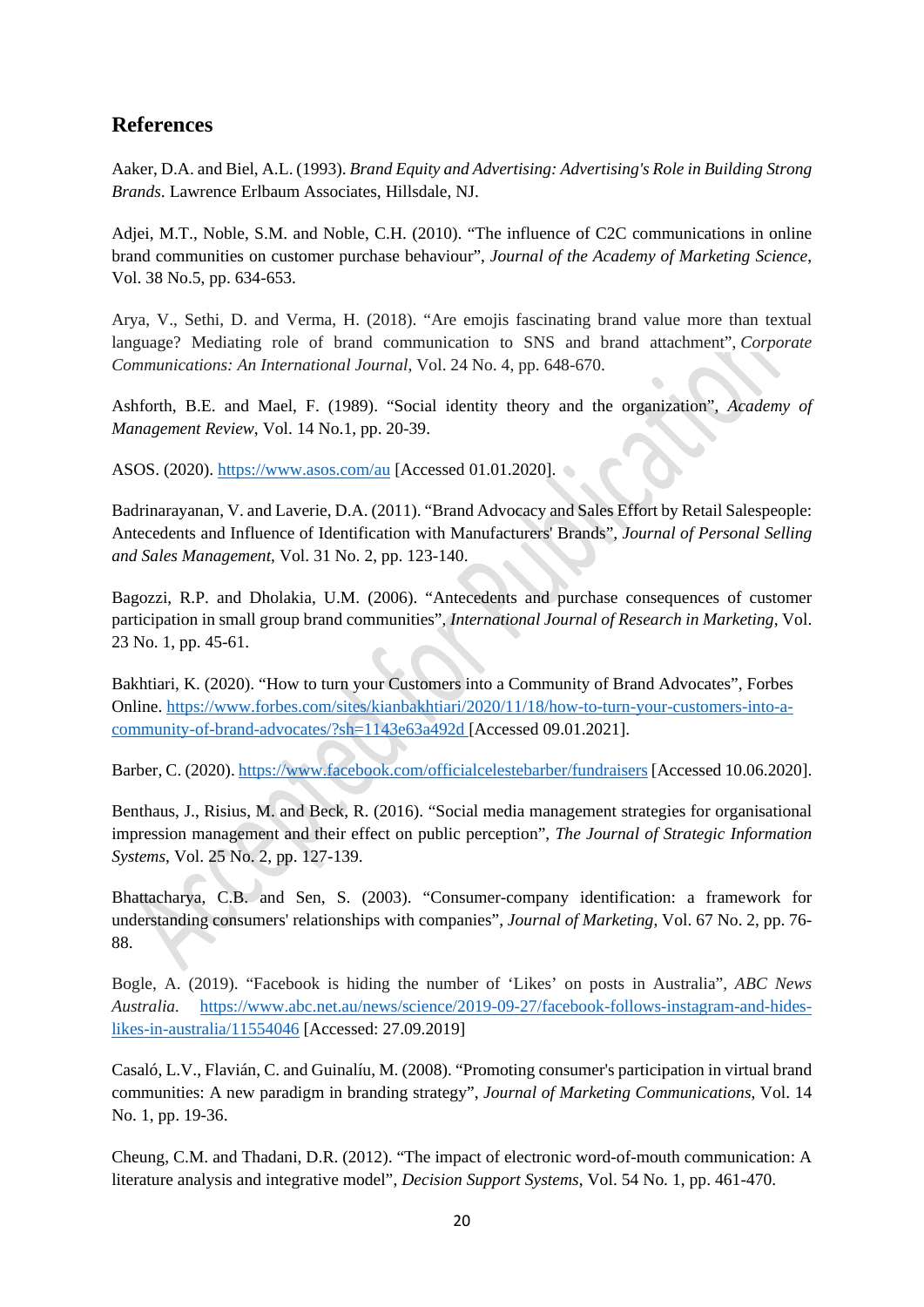Chin, W.W. (2010). "How to write up and report PLS analyses", in Esposito Vinzi, V., Chin, W.W., Henseler, J. and Wang H. (eds) *Handbook of Partial Least Squares*, Heidelberg: Springer, pp. 655-690.

Chu, S-C. and Kim, Y. (2011). "Determinants of consumer engagement in electronic word-of-mouth (eWOM) in social networking sites", *International Journal of Advertising*, Vol. 30 No. 1, pp. 47-75.

Coelho, A., Bairrada, C. and Peres, F. (2019). "Brand communities' relational outcomes, through brand love", *Journal of Product & Brand Management*, Vol. 28 No. 2, pp. 154-165.

Coltman, T., Devinney, T. M., Midgley, D. F. and Venaik, S. (2008). "Formative versus reflective measurement models: Two applications of formative measurement", *Journal of Business Research*, Vol. 61 No. 12, pp. 1250-1262.

Court, D., Elzinga, D., Mulder, S. and Vetvik, O. (2009). "The Consumer Decision Journey", *McKinsey & Company*, [https://www.mckinsey.com/business-functions/marketing-and-sales/our-insights/the](https://www.mckinsey.com/business-functions/marketing-and-sales/our-insights/the-consumer-decision-journey)[consumer-decision-journey](https://www.mckinsey.com/business-functions/marketing-and-sales/our-insights/the-consumer-decision-journey) [Accessed on 01.01.2020].

Derwin, J. (2019). "Instagram is getting rid of the total number of likes in Australia – and it could soon be the new normal", *Business Insider Australia.* [https://www.businessinsider.com.au/instagram](https://www.businessinsider.com.au/instagram-getting-rid-of-the-total-number-of-likes-in-australia-2019-7?r=US&IR=T)[getting-rid-of-the-total-number-of-likes-in-australia-2019-7?r=US&IR=T](https://www.businessinsider.com.au/instagram-getting-rid-of-the-total-number-of-likes-in-australia-2019-7?r=US&IR=T) [Accessed: 30.08.2019]

Dholakia, U.M., Bagozzi, R.P. and Pearo, L.K. (2004). "A social influence model of consumer participation in network-and small-group-based virtual communities", *International Journal of Research in Marketing*, Vol. 21 No. 3, pp. 241-263.

Diamantopoulos, A. and Winklhofer, H. M. (2001). "Index construction with formative indicators: An alternative to scale development", *Journal of Marketing Research*, Vol. 38 No. 2, pp. 269-277.

Divol, R., Edelman, D. and Sarrazin, H. (2012). "Demystifying social media", *McKinsey Quarterly*, Vol. 2, pp. 66-77.

dos Reis, J. C., Bonacin, R., Hornung, H. H. and Baranauskas, M. C. C. (2018). "Intenticons: Participatory selection of emoticons for communication of intentions", *Computers in Human Behavior*, Vol. 85, pp. 146-162.

Eelen, J., Özturan, P. and Verlegh, P. W. (2017). "The differential impact of brand loyalty on traditional and online word of mouth: The moderating roles of self-brand connection and the desire to help the brand", *International Journal of Research in Marketing*, Vol. 34 No. 4, pp. 872-891.

Emerson, R. M. (1976). "Social exchange theory", *Annual Review of Sociology*, Vol. 2 No. 1, pp. 335- 362.

Fazli-Salehi, R., Esfidani, M. R., Torres, I. M. and Zúñiga, M. A. (2019). "Antecedents of students' identification with university brands", *Asia Pacific Journal of Marketing and Logistics*, Vol. 31 No. 4, pp. 830-854.

Fornell, C. and Larcker, D.F. (1981). "Structural equation models with unobservable variables and measurement error: Algebra and statistics", *Journal of Marketing Research*, Vol. 18 No. 3, pp. 382- 388.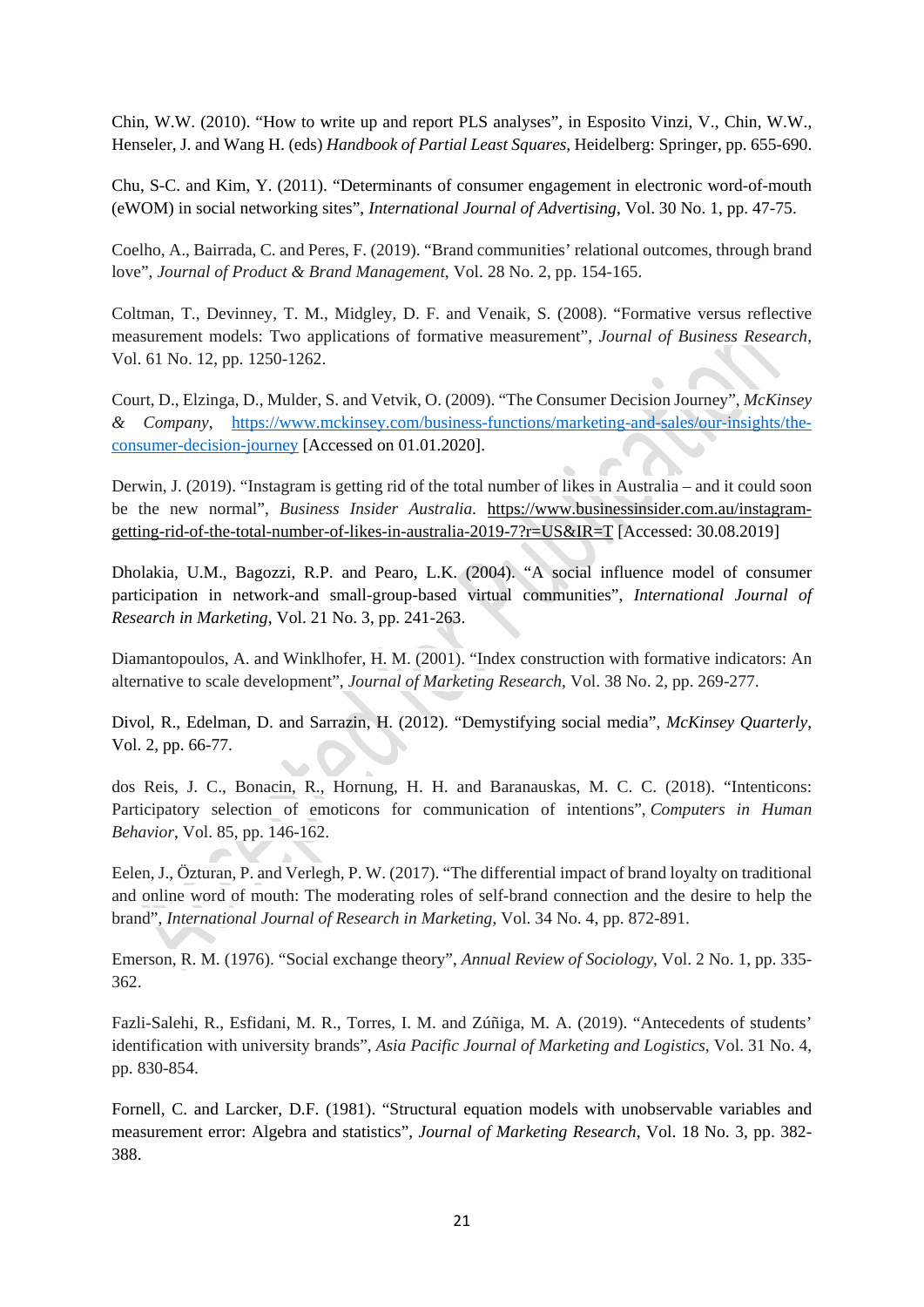Graham, J. and Havlena, W. (2007). "Finding the 'missing link': Advertising's impact on word of mouth, web searches, and site visits", *Journal of Advertising Research*, Vol. 47 No. 4, pp. 427-435.

Gremler, D. D. (2004). "The critical incident technique in service research", *Journal of Service Research*, Vol. 7 No. 1, pp. 65-89.

Hair Jr, J., Lukas, B., Roberts, K. and Lee-Lukas, S. (2014). *Marketing Research*. North Ryde, NSW: McGraw-Hill Education (Australia).

Harley Davidson. (2020). [https://www.harley-davidson.com/au/en/owners/hog.html.](https://www.harley-davidson.com/au/en/owners/hog.html) [Accessed on: 10.10.2020].

Hennig-Thurau, T., Gwinner, K.P., Walsh, G. and Gremler, D.D. (2004). "Electronic word-of-mouth via consumer-opinion platforms: what motivates consumers to articulate themselves on the internet?", *Journal of Interactive Marketing*, Vol. 18 No. 1, pp. 38-52.

Henseler, J., Ringle, C.M., Sarstedt, M. (2015). "A new criterion for assessing discriminant validity in variance-based structural equation modelling", Journal of the Academy of Marketing Sciences, Vol. 43 No. 1, 115-135.

Hess, J. D. (2001). Unidentifiable Relationships in Conceptual Marketing Models (May 2, 2001). Review of Marketing Science WP No. 316, Available at SSRN:<https://ssrn.com/abstract=310881> or [http://dx.doi.org/10.2139/ssrn.310881](https://dx.doi.org/10.2139/ssrn.310881) 

Hoffman, D.L. and Fodor, M. (2010). "Can you measure the ROI of your social media marketing", *MIT Sloan Management Review*, Vol. 52 No. 1, pp. 41-49.

Hollebeek, L.D., Glynn, M.S. and Brodie, R.J. (2014). "Consumer brand engagement in social media: Conceptualization, scale development and validation", *Journal of Interactive Marketing*, Vol. 28 No. 2, pp. 149-165.

Hootsuite WeAreSocial. (2020).<https://datareportal.com/reports/digital-2020-october-global-statshot> [Accessed 07.01.2021].

Hootsuite. (2017).<https://blog.hootsuite.com/social-media-advocacy-brand-advocate/> [Accessed 07.01.2021].

Huggies. (2020). [https://www.huggies.com.](https://www.huggies.com/) [Accessed on: 01/04/2020].

Ibis World. (2020). Online Shopping Report[. https://www.ibisworld.com/au/industry/online](https://www.ibisworld.com/au/industry/online-shopping/1837/)[shopping/1837/](https://www.ibisworld.com/au/industry/online-shopping/1837/) [Accessed 07.01.2021].

Influencer Marketing Hub. (2020). "Brand Advocacy: The Most Valuable Marketing Strategy Today",<https://influencermarketinghub.com/brand-advocacy-marketing-strategy/> [Accessed 07.01.2021].

Jacoby, J. and Kyner, D. B. (1973). "Brand loyalty vs. repeat purchasing behaviour", *Journal of Marketing Research*, Vol. 10 No. 1, pp. 1-9.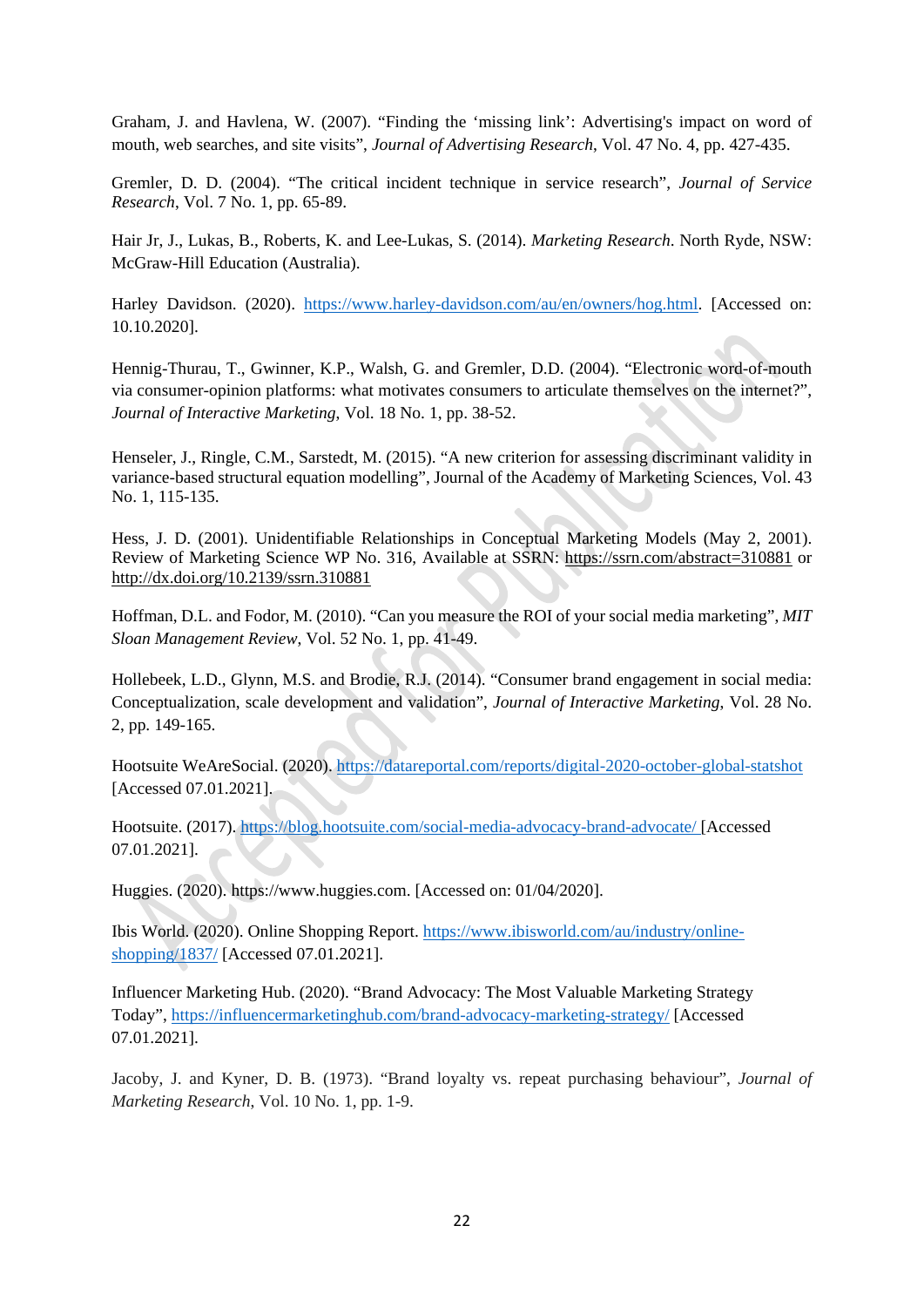John, L.K., Emrich, O., Gupta, S. and Norton, M.I. (2017). "Does 'liking' lead to loving? The impact of joining a brand's social network on marketing outcomes", *Journal of Marketing Research*, Vol. 54 No. 1, pp. 144-155.

Keller, E. (2007). "Unleashing the power of word of mouth: Creating brand advocacy to drive growth", *Journal of Advertising Research*, Vol. 47 No. 4, pp. 448-452.

Keller, K.L. and Lehmann, D.R. (2006). "Brands and branding: Research findings and future priorities", *Marketing Science*, Vol. 25 No. 6, pp. 740-759.

Keylock, M. and Faulds, M. (2012). "From customer loyalty to social advocacy", *Journal of Direct, Data and Digital Marketing Practice*, Vol. 14 No. 2, pp. 160-165.

Kirby, J. and Marsden, P. (2006). *Connected Marketing*. Elsevier, Burlington MA.

Kock, N. (2015). "Common method bias in PLS-SEM: A full collinearity assessment approach", *International Journal of e-Collaboration*, Vol. 11 No. 4, pp. 1-10.

Kock, N. (2020). *WarpPLS User Manual: Version 7.0*. Laredo, TX: ScriptWarp Systems.

Kotler, P., Kartajaya, H. and Setiawan, I. (2017). *Marketing 4.0: Moving from traditional to digital*. John Wiley and Sons.

Lam, S.K., Ahearne, M., Hu, Y. and Schillewaert, N. (2010). "Resistance to brand switching when a radically new brand is introduced: A social identity theory perspective", *Journal of Marketing*, Vol. 74 No. 6, pp. 128-146.

Lawer, C. and Knox, S. (2006). "Customer advocacy and brand development", *Journal of Product and Brand Management*, Vol. 15 No. 2, pp. 121-129.

Liang, R. D. and Zhang, J. S. (2012). "The effect of service interaction orientation on customer satisfaction and behavioral intention", *Asia Pacific Journal of Marketing and Logistics*, Vol. 24 No. 1, pp. 153-170.

Machado, R., Cant, M. C. and Seaborne, H. (2014). "Experiential marketing on brand advocacy: a mixed-method approach on global apple product users", *The International Business and Economics Research Journal (Online)*, Vol. 13 No. 5, pp. 955-962.

Madupu, V. and Cooley, D.O. (2010). "Antecedents and consequences of online brand community participation: A conceptual framework", *Journal of Internet Commerce*, Vol. 9 No. 2, pp. 127-147.

Malär, L., Krohmer, H., Hoyer, W.D. and Nyffenegger, B. (2011). "Emotional brand attachment and brand personality: The relative importance of the actual and the ideal self", *Journal of Marketing*, Vol. 75 No. 4, pp. 35-52.

Manley, S. C., Hair, J. F., Williams, R. I. and McDowell, W. C. (2020). "Essential new PLS-SEM analysis methods for your entrepreneurship analytical toolbox", *International Entrepreneurship and Management Journal*, [Online], pp. 1-21.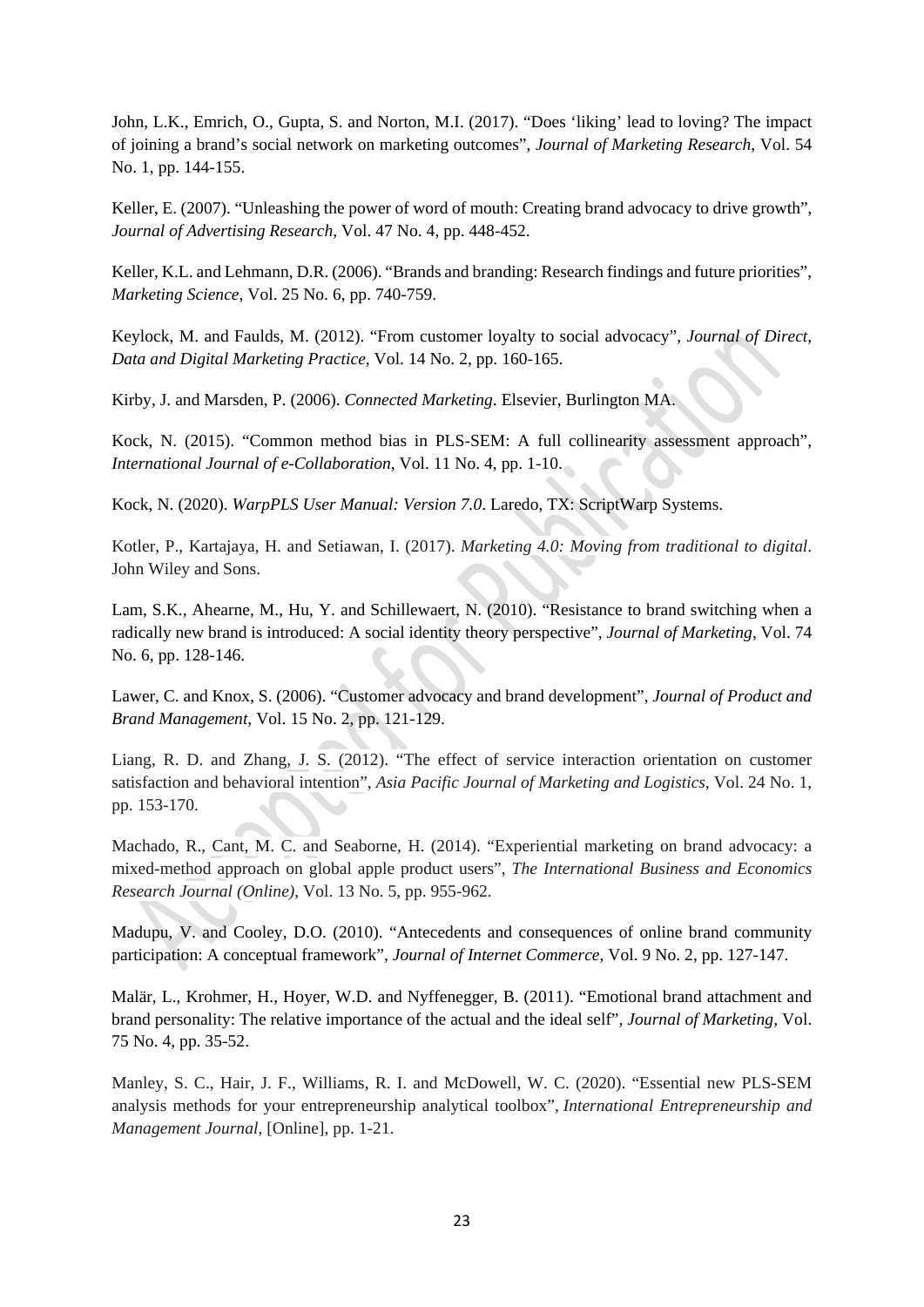McAlexander, J.H., Schouten, J.W. and Koenig, H.F. (2002). "Building brand community", *Journal of Marketing*, Vol. 66 No. 1, pp. 38-54.

Melancon, J.P., Noble, S.M. and Noble, C.H. (2011). "Managing rewards to enhance relational worth", *Journal of the Academy of Marketing Science*, Vol. 39 No. 3, pp. 341-362.

Morales-Solana, D., Cotas, A. A. and Esteban-Millat, I. (2019, June). "Buying from online supermarkets: the main factors influencing the experience of flow, purchase intent and e-loyalty", In *International Conference on Advances in National Brand and Private Label Marketing* (pp. 175- 180). Springer, Cham.

Munnukka, J., Uusitalo, O. and Jokinen, E. (2014). "Advocacy participation and brand loyalty in a virtual brand community", in *Proceedings of the 27th Bled eConference*.

New South Wales Rural Fire Service and Brigades. (2020). [https://www.rfs.nsw.gov.au/,](https://www.rfs.nsw.gov.au/) [Accessed on: 01/04/2020].

O'Connor, E. L., Longman, H., White, K. M. and Obst, P. L. (2015). "Sense of community, social identity and social support among players of massively multiplayer online games (MMOGs): a qualitative analysis", *Journal of Community and Applied Social Psychology*, Vol. 25 No. 6, pp. 459- 473.

Oliver, R.L. (1999). "Whence consumer loyalty?", *Journal of Marketing*, Vol. 63 No. 1, pp. 33-44.

Park, C.W., MacInnis, D.J., Priester, J.R., Eisingerich, A.B. and Iacobucci, D. (2010). "Brand attachment and brand attitude strength: conceptual and empirical differentiation of two critical brand equity drivers", *Journal of Marketing,* Vol. 74 No. 6, pp. 1-17.

Parrott, G., Danbury, A. and Kanthavanich, P. (2015), "Online behaviour of luxury fashion brand advocates", *Journal of Fashion Marketing and Management*, Vol. 19 No. 4, pp. 360-383.

Podsakoff, P. M., MacKenzie, S. B., Lee, J. Y. and Podsakoff, N. P. (2003). "Common method biases in behavioural research: A critical review of the literature and recommended remedies", *Journal of Applied Psychology*, Vol. 88 No. 5, pp. 879-903.

Popp, B., and Woratschek, H. (2017). "Consumer–brand identification revisited: An integrative framework of brand identification, customer satisfaction, and price image and their role for brand loyalty and word of mouth", *Journal of Brand Management*, Vol. 24 No. 3, pp. 250-270.

Porral, C. and Lang, M. F. (2015). "Private labels: The role of manufacturer identification, brand loyalty and image on purchase intention", *British Food Journal*, Vol. 117 No. 2, pp. 506-522.

PricewaterhouseCoopers. (2019). "2019 Global Consumer Insights Survey", Available from: <https://www.pwc.ru/en/retail-consumer/publications/gcis-2019-en.pdf> [Accessed 9 May 2020].

Riordan, M. A. (2017). "Emojis as tools for emotion work: Communicating affect in text messages", *Journal of Language and Social Psychology*, Vol. 36 No. 5, pp. 549-567.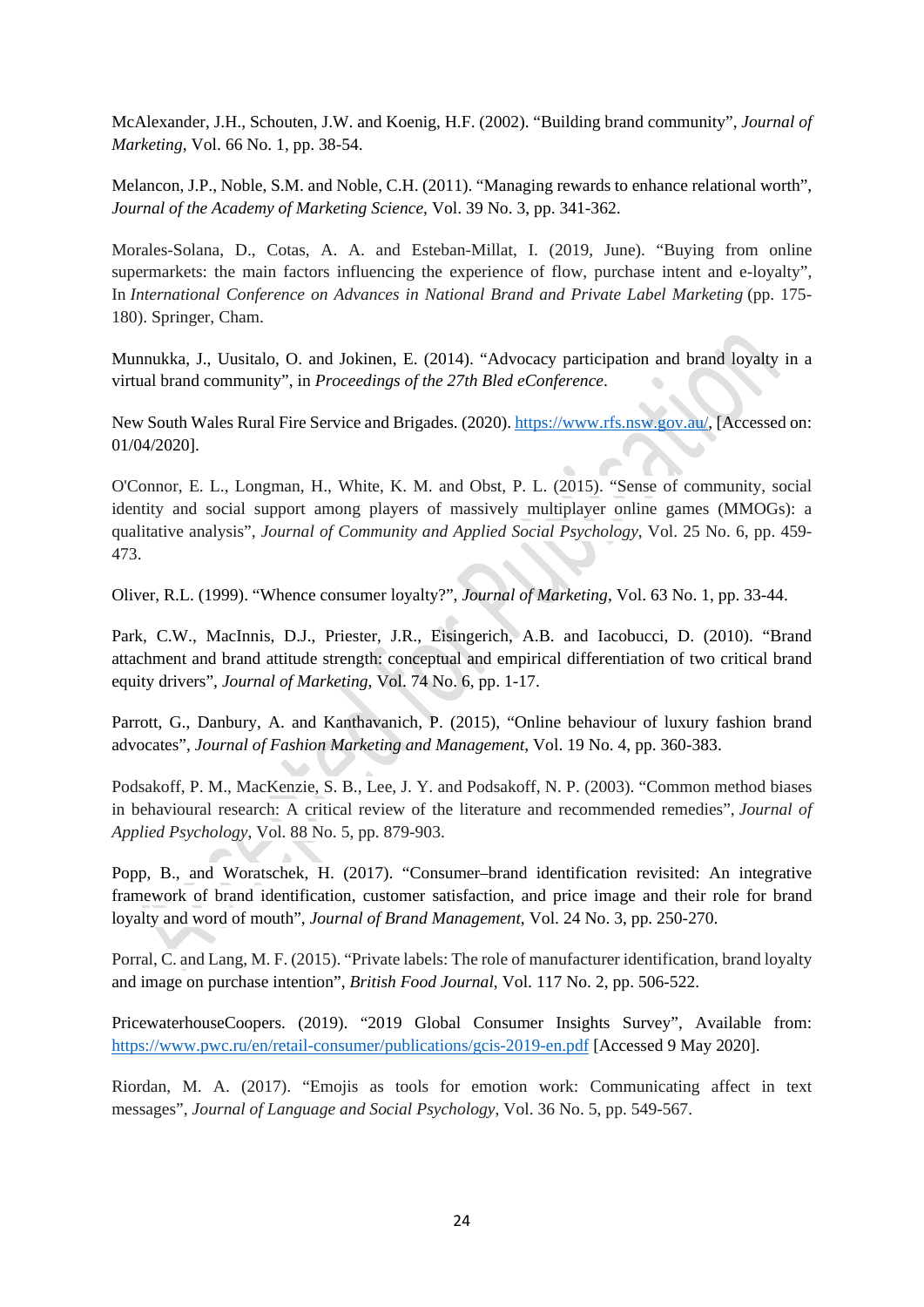Sanz-Blas, S., Buzova, D., & Pérez-Ruiz, P. (2020). "Building relational worth in an online social community through virtual structural embeddedness and relational embeddedness", *Technological Forecasting and Social Change*, Vol. 162, [ahead-of-print], 120350.

Schivinski, B., Langaro, D., Fernandes, T. and Guzmán, F. (2020). "Social media brand engagement in the context of collaborative consumption: the case of AIRBNB", *Journal of Brand Management*, [ahead-of-print], pp. 1-17.

Smith, A. N., Fischer, E. and Yongjian, C. (2012). "How does brand-related user-generated content differ across YouTube, Facebook, and Twitter?", *Journal of Interactive Marketing*, Vol. 26 No. 2, pp. 102-113.

Spector, P. E. (2006). "Method variance in organizational research: truth or urban legend?", *Organizational Research Methods*, Vol. 9 No. 2, pp. 221-232.

Starbucks. (2020). [https://www.instagram.com/explore/tags/redcupcontest,](https://www.instagram.com/explore/tags/redcupcontest) [Accessed on 01/04/2020].

Stokburger-Sauer, N., Ratneshwar, S. and Sen, S. (2012). "Drivers of consumer-brand identification", *International Journal of Research in Marketing*, Vol. 29 No. 4, pp. 406-418.

Sun, T., Youn, S., Wu, G. and Kuntaraporn, M. (2006). "Online Word-of-Mouth (or Mouse): an Exploration of Its Antecedents and Consequences", *Journal of Computer-Mediated Communication*, Vol. 11 No. 4, pp. 1104-1127.

Tajfel, H. and Turner, J. (1979). "An Integrative Theory of Intergroup Conflict". In *The Social Psychology of Intergroup Relations*, William G. Austin and Stephen Worchel, eds. Monterey, CA: Wadsworth.

Thomas, R.W., Soutar, G.N. and Ryan, M.M. (2001). "The selling orientation-customer orientation (SOCO) scale: A proposed short form", *Journal of Personal Selling and Sales Management*, Vol. 21 No. 1, pp. 63-69.

Tuškej, U., Golob, U. and Podnar, K. (2011). "The role of consumer–brand identification in building brand relationships", *Journal of Business Research*, Vol. 66 No. 1, pp. 53-59.

Tuten, T.L., & Solomon, M. R., (2018). *Social Media Marketing*, Sage Publishing, London UK.

Urban, G.L. (2005). "Customer advocacy: a new era in marketing?", *Journal of Public Policy and Marketing*, Vol. 24 No. 1, pp. 155-159.

Van Doorn, J., Lemon, K.N., Mittal, V., Nass, S., Pick, D., Pirner, P. and Verhoef, P.C. (2010). "Customer engagement behaviour: theoretical foundations and research directions", *Journal of Service Research*, Vol. 13 No. 3, pp. 253-266.

Vernuccio, M., Pagani, M., Barbarossa, C. and Pastore, A. (2015). "Antecedents of brand love in online network-based communities. A social identity perspective", *Journal of Product and Brand Management*, Vol. 24 No. 7, pp. 706-719.

Wallace, E., Buil, I. and de Chernatony, L. (2012). "Facebook 'friendship' and brand advocacy", *Journal of Brand Management*, Vol. 20 No. 2, pp. 128-146.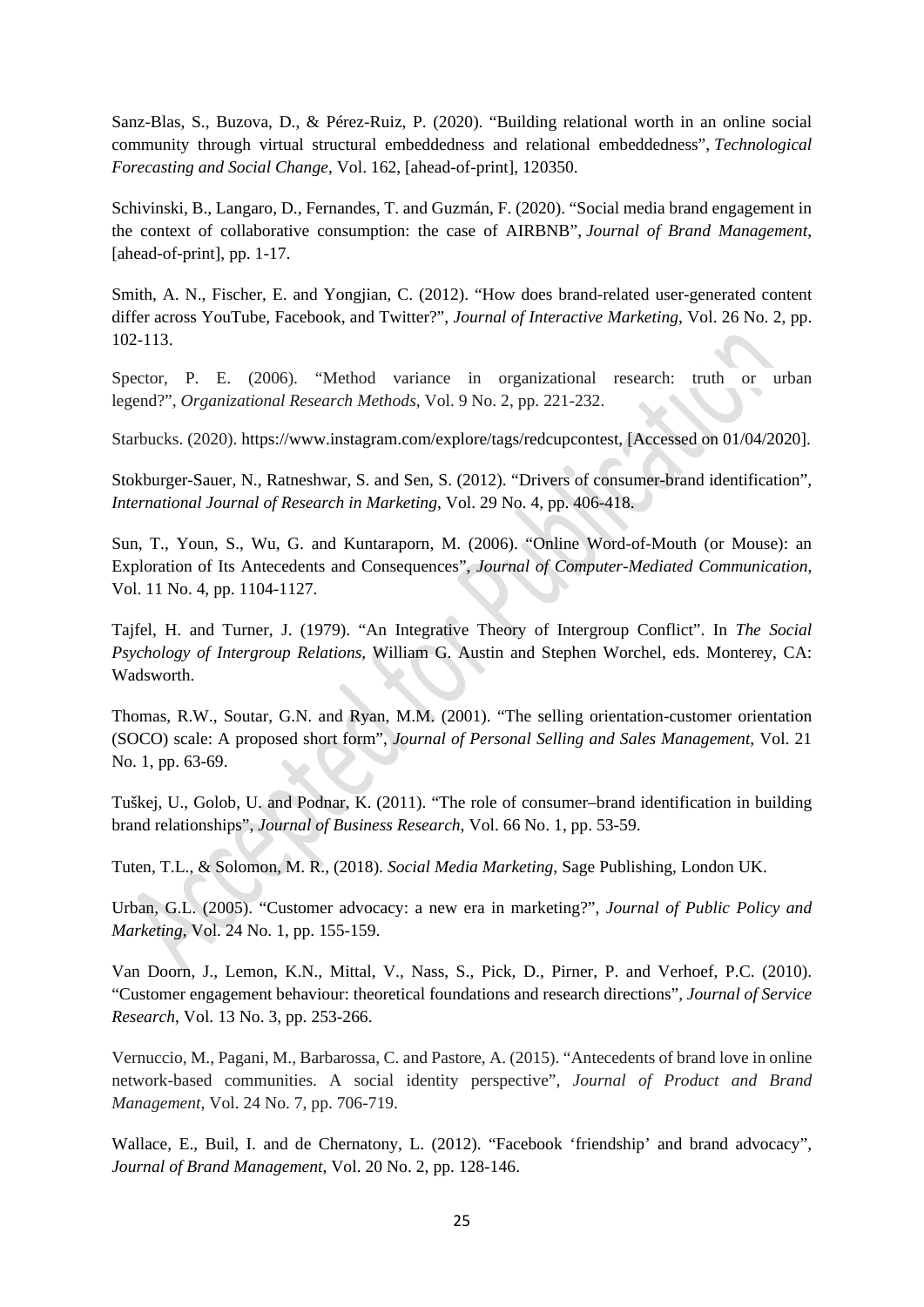Wilk, V., Harrigan, P. and Soutar, G.N. (2018a). "Navigating Online Brand Advocacy (OBA): An Exploratory Analysis", *Journal of Marketing Theory and Practice*, Vol. 26 Nos. 1-2, pp. 99-116.

Wilk, V., Soutar, G.N. and Harrigan, P. (2018b). "Unravelling online brand discussions: Comparison and contrast of two online communities", In Proceedings of *3rd Business Doctoral and Emerging Scholars Conference*, Edith Cowan University, Perth, Western Australia [29-30 November], pp. 37-44.

Wilk, V., Soutar, G.N. and Harrigan, P. (2019). "Online Brand Advocacy (OBA): The development of a multiple item scale", *Journal of Product and Brand Management*, Vol. (ahead-of-print) No. (aheadof-print), pp. (ahead-of-print). [https://doi.org/10.1108/JPBM-10-2018-2090.](https://doi.org/10.1108/JPBM-10-2018-2090)

Yan, Z., Wang, T., Chen, Y. and Zhang, H. (2016). "Knowledge sharing in online health communities: A social exchange theory perspective", *Information and Management*, Vol. 53 No. 5, pp. 643-653.

Zheng, X., Cheung, C. M., Lee, M. K. and Liang, L. (2015). "Building brand loyalty through user engagement in online brand communities in social networking sites", *Information Technology and People*, Vol. 28 No. 1, pp. 90-106.

26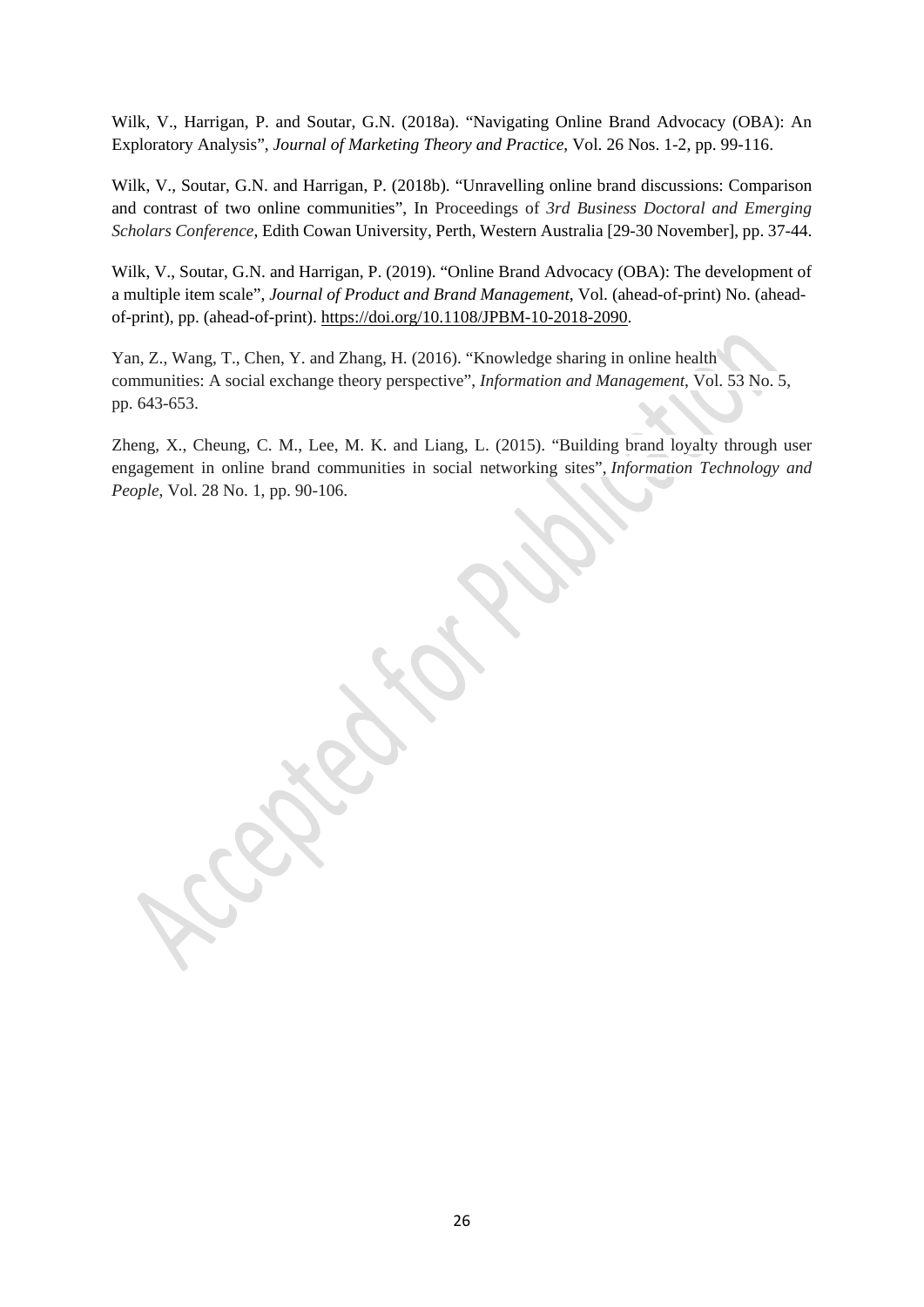Figure 1: A suggested OBA Model.

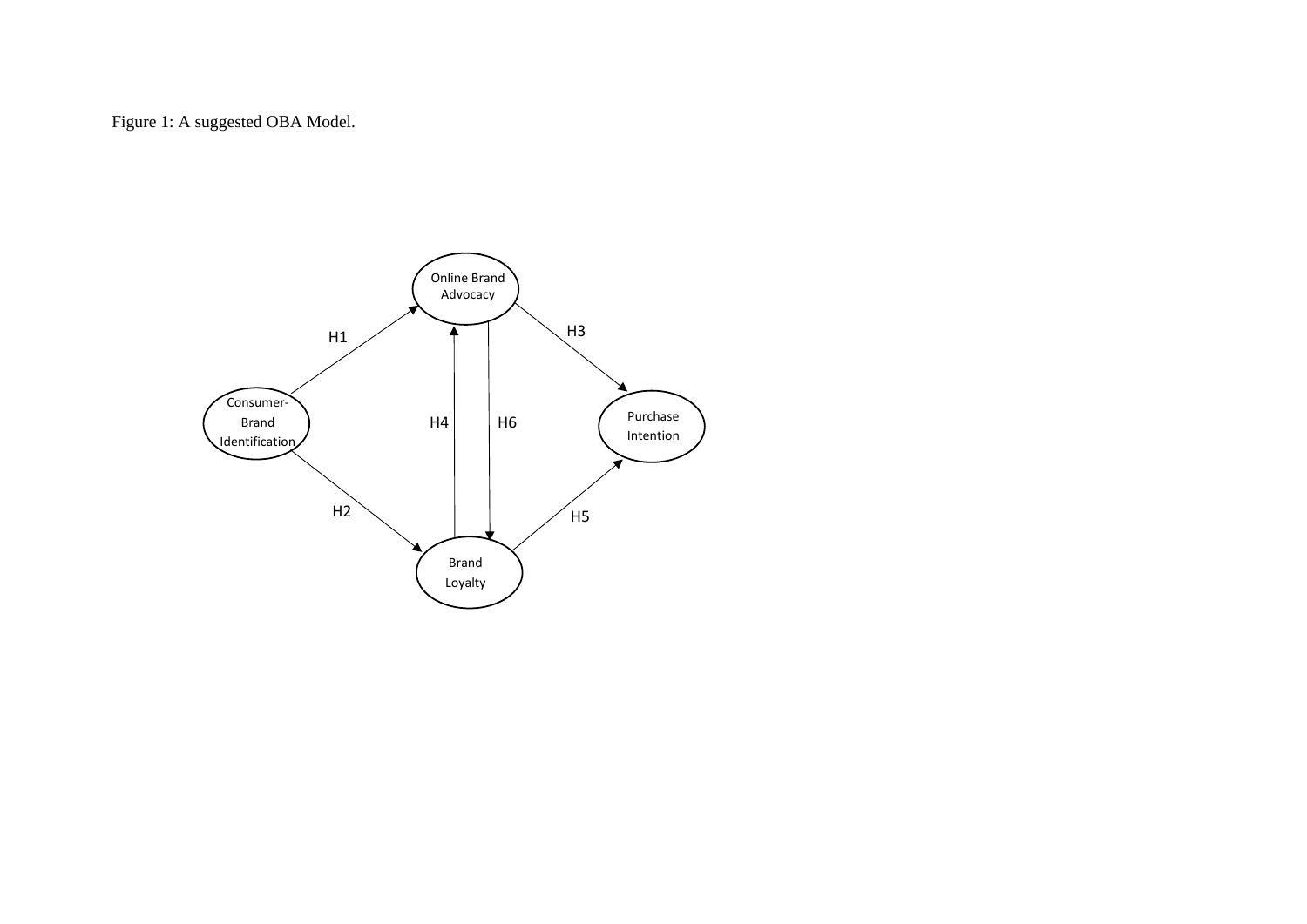| <b>Construct</b>                                             | # items        | <b>Mean</b> | <b>SD</b> | <b>Alpha</b> | CR   | <b>AVE Score</b> | Full<br><b>Collinearity</b><br><b>VIF</b> |
|--------------------------------------------------------------|----------------|-------------|-----------|--------------|------|------------------|-------------------------------------------|
| Consumer-Brand Identification (CBI)                          | 5              | 4.83        | 1.54      | 0.94         | 0.95 | 0.80             | 2.71                                      |
| Brand Loyalty (BLT)                                          | $\overline{4}$ | 5.09        | 1.33      | 0.82         | 0.88 | 0.65             | 3.09                                      |
| Purchase Intent (PI)                                         | 7              | 6.02        | 1.06      | 0.94         | 0.95 | 0.74             | 3.15                                      |
| Online Brand Advocacy (Positivity) (OBAP)                    | 4              | 6.06        | 1.05      | 0.90         | 0.93 | 0.77             | 2.36                                      |
| Online Brand Advocacy (Knowledge) (OBAK)                     | 4              | 4.32        | 1.53      | 0.85         | 0.90 | 0.69             | 2.97                                      |
| <b>Online Brand Advocacy (Virtual Expression)</b><br>(OBAVE) | 3              | 4.21        | 1.91      | 0.94         | 0.96 | 0.89             | 2.08                                      |
| Online Brand Advocacy (Defence) (OBAD)                       | 5              | 4.76        | 1.53      | 0.94         | 0.95 | 0.80             | 3.55                                      |

# Table 1: The Constructs' Descriptive Statistics and Measurement Properties